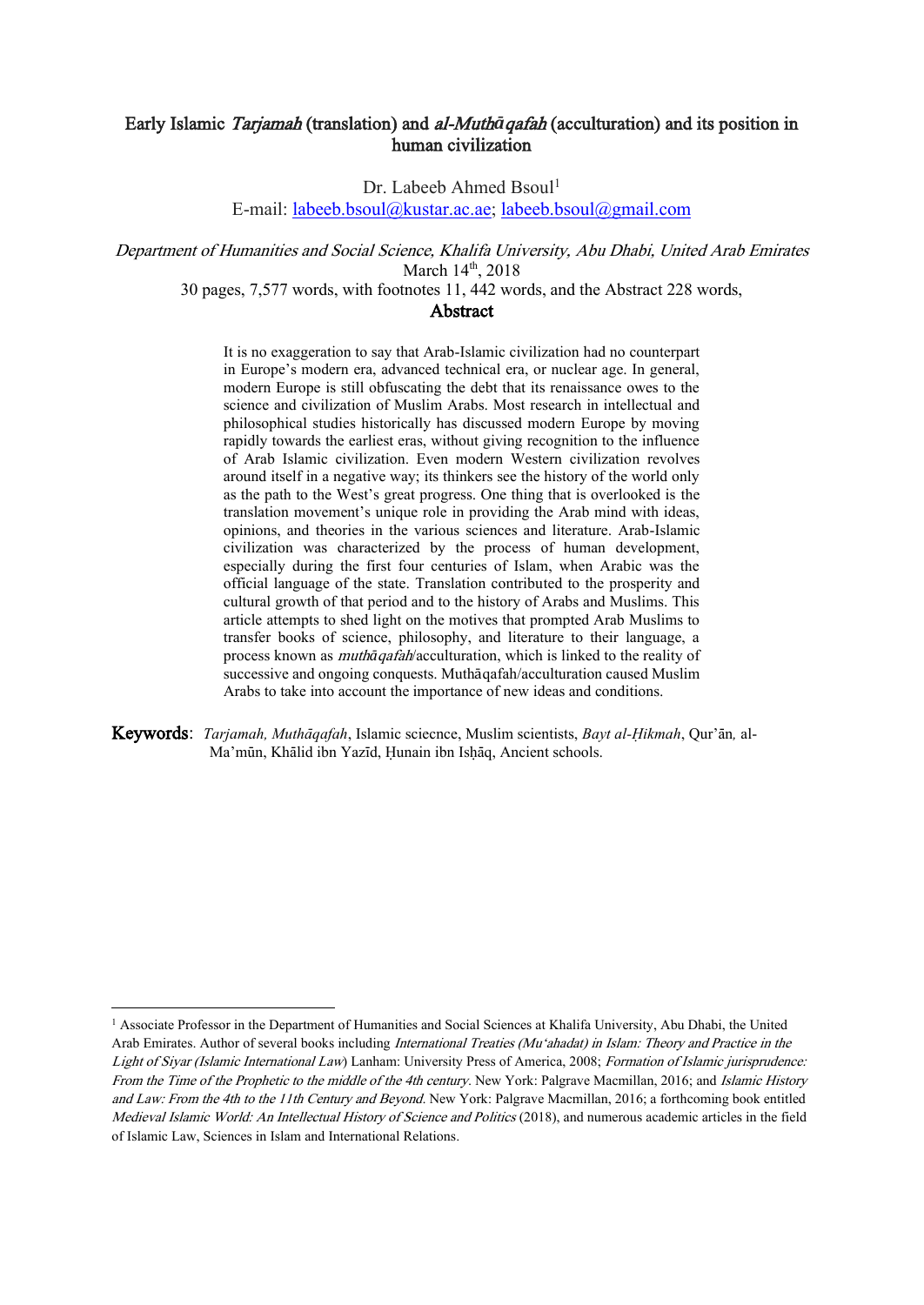# Introduction

Translation is a sophisticated cultural act that is active and constructive. It aims to expand and to sharpen the effectiveness of the circle of dialogue in its environment by absorbing the greatest human knowledge and gaining the expertise of others, which can be used both as tools in development, improvement, and competition, and then as rich cultural tender. This cultural tender is the key for nations to avoid intellectual isolation, on the one hand, and to eliminate absolute subordination that leads to assimilation of the other, on the other hand. Translation is not only a fruitful communication and a living culture, but is also a true expression of an ambitious will to change reality and to enter into a profound dialogue with the achievements and conquests of science to turn them into fuel that feeds the movement of mass societal transformation. Translated books are, therefore, a function of the intellectual content of social development. Throughout history, the prosperity of translation has always been synonymous with the movement of social advancement and is consistent with the progress of societies, revealing a decisive positive relationship between the Renaissance and translation.<sup>2</sup>

Translation is one of the clearest examples of cultural communication, regardless of the relationship between cultures. This communication can be positive or negative. A good example is the Orientalist movement led by Western thinkers who employed their knowledge of the East to control it, which culminated in the movement of modern colonialism. This is the basis of Edward Said's ideas in *Orientalism*<sup>3</sup> and *Culture and Imperialism*.<sup>4</sup> In the following pages, the intention is to shed light on the early Islamic approach toward the translation movement in practice rather than in theory.

l

<sup>&</sup>lt;sup>2</sup> Gutas, Dimitri (1998). Greek Thought, Arabic Culture: The Greco-Arabic Translation Movement in Baghdad and Early Abbasid Society (2nd-4th/8th-10th centuries). London: Routledge, pp. 107-108.

<sup>&</sup>lt;sup>3</sup> Said, Edward (1979). *Orientalism*. New York: Vintage Books.

<sup>&</sup>lt;sup>4</sup> Said, Edward (1994). Culture and Imperialism. New York: Vintage Books.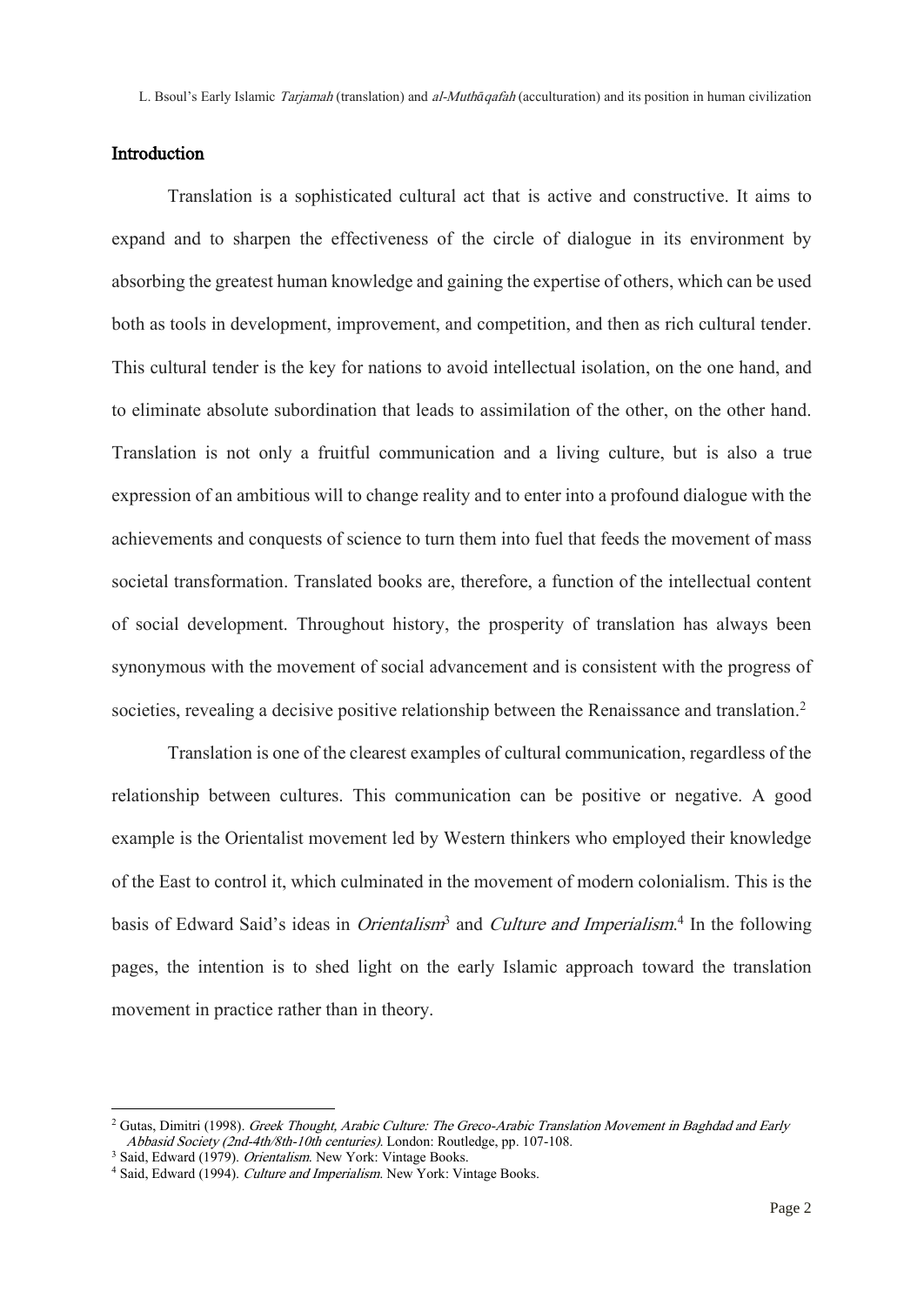L. Bsoul's Early Islamic Tarjamah (translation) and al-Muth*ā*qafah (acculturation) and its position in human civilization

According to Ibn Manzūr's work *Liān al*-'Arab, the term translation or *tarjamah* literarily means that "someone interpreted his words in another language."<sup>5</sup> Moreover, translation is the analysis of the transfer of speech from one language to another, as well as an interpretation, an explanation, and a commentary.<sup>6</sup> Translation in the Arab world throughout history – as a medium of communication, a channel of knowledge transfer, the exchange of ideas and concepts between nations and peoples, and the convergence of different civilizations and cultures – has a prominent place in terms of care and attention. The concept of translation is derived from the Qur'ān, because people created different races, nations, tribes, languages, and customs, as the Qur'ānic verses read:

> And among His Signs is the creation of the heavens and the earth, and the difference of your languages and colors. Verily, in that are indeed signs for men of sound knowledge. Q. 30:22.

Thus, People have need of acquaintance and understanding and to benefit from each other:

O mankind! We have created you from a male and a female, and made you into nations and tribes, that you may know one another. Verily, the most honorable of you with Allah is that (believer) who has At-Taqwa [i.e. one of the Muttaq*ū*<sup>n</sup> (pious - see V.2:2)]. Verily, Allah is All-Knowing, All-Aware. Q. 49: 13.

Muslims believe that it is their responsibility to transfer this worldly message to all mankind; thus, the process of mastering languages so as to communicate with others is a necessary means to achieve the goal. The translation of books of *figh*/jurisprudence and tafsi*̄*r/Qur'ān exegesis or commentary and some literary arts show the truth of Arab and Islamic civilization apart from intolerance and terrorism, a civilization characterized by openness and tolerance.

> Verily, in this (the Qur'ān) there is a plain Message for people who worship Allah (i.e. the true, real believers of Islamic Monotheism who act practically on the Qur'an and the Sunnah legal ways of the Prophet. And We have sent

<sup>5</sup> Ibn Manẓūr, Muḥammad ibn Makram (d. 711/1312). Lis*ā*n al-'Arab. Beirut: Dār al-Jīlī, vol. 1: 316.

<sup>6</sup> al-Munjid fi*̄*al-Lugha al-'Arabiyya al-Mu'*āṣ*irah. Beirut: Dār al-Mashriq, 2001.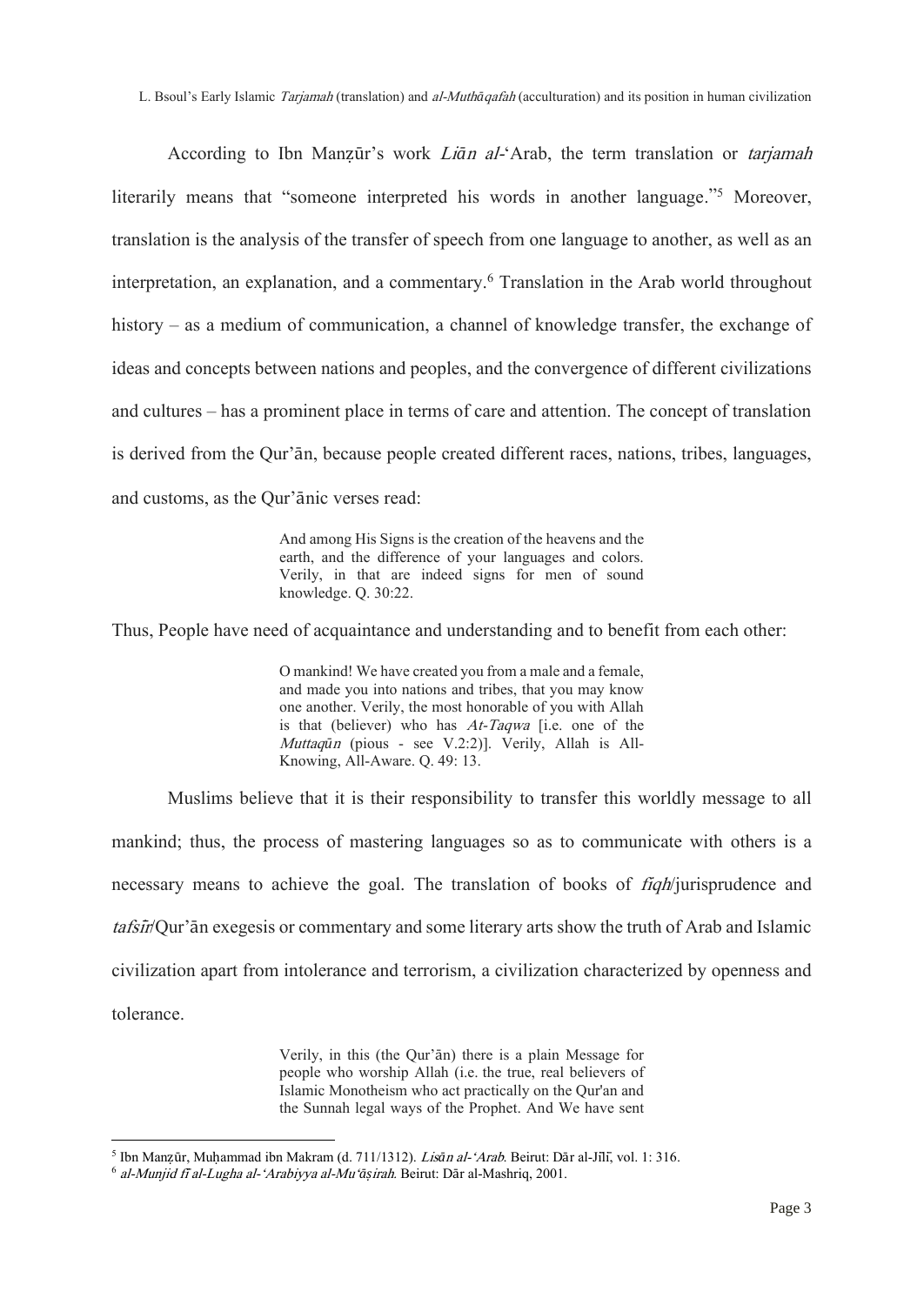L. Bsoul's Early Islamic Tarjamah (translation) and al-Muth*ā*qafah (acculturation) and its position in human civilization

you (O Muḥammad) not but as a mercy for the '*Ā*lami*̄*<sup>n</sup> (mankind, jinns and all that exists). Q. 21: 106-107 Therefore, translation is a common goal of all civilizations and nations, as there is no

nation or civilization that did not borrow from their predecessors. The Arab civilization did not lag behind in this regard, but on the contrary helped to preserve the heritage of all humanity and contribute to and transfer it to those who came after. Arab Islamic civilization asked the question of what is contrary to civilization in its great virtue, which is the virtue of tolerance and respect for the heritage of a human being.<sup>7</sup> As the Our'anic verse reads:

> And We have not sent you (O Muḥammad) except as a giver of glad tidings and a warner to all mankind, but most of men know not. Q. 34: 28.

In the 'Abbasid period, the *Bayt al-Ḥikma*/House of Wisdom was established,<sup>8</sup> and during the Fatimid period D*ā*r al-*Ḥ*ikma or D*ā*r al-'Ilm/House of Knowledge appeared.<sup>9</sup> In the modern era, "al-Alsun School" was established by Rafā t al-Tahṭāwī.<sup>10</sup> In the beginning of the current millennium, many institutions, associations, and research centers were created which were interested in translation.

When Islam appeared and Muslims conquered Persia, Iraq, Syria, and Egypt in the 7th century, they noticed the existing schools in these regions that represented the era of Greek culture, on the one hand, and the role of Syrians, who represent the link between the Arabs and the language of Greece, on the other. Greek language was common in the Syriac schools, and when the Arabs and Muslims conquered Iraq, Syria, and Egypt and made contact with the

<sup>7</sup> Aqād, 'Abbās Maḥmūd (2002). Athar al-'Arab fi*̄*al-*Ḥ*a*ḍā*rah al-Ur*ū*biyyah. Cairo: Dār al-Nahḍah, p. 32.; see Bsoul, Labeeb Ahmed (2018). Medieval Islamic World: An Intellectual History of Science and Politics. New York: Peter Lang Publishing, Inc.; Saliba, George (2007). Islamic Science and the Making of the European Renaissance. Cambridge: The MIT Press.

<sup>8</sup> al-Ṣafadī, Ṣalāāḥ al-Dīn Khalīl ibn Aybak (d. 764/1363). al-W*ā*fi*̄*bi-l Wafiy*ā*. Beirut: Dār Iḥyā' al-Turāth al-'Arabī, 2000, vol. 4: 336; Khaḍir Aḥmad 'Aṭālla (1989). Bayth al-*Ḥ*ikma fi 'Aîr al-'Abb*ā*siyi*̄*n. Cairo: Dār al-Fikir al-'Arabī, p. 29; Gutas, Dimitri (1998). Greek Thought, Arabic Culture: The Greco-Arabic Translation Movement in Baghdad and Early Abbasid Society (2nd-4th/8th-10th centuries), 45-49.

<sup>9</sup> Ibn al-Athīr, Abū al-Ḥasan 'Alīibn Abū al-Karam Muḥammad (d. 629/1232). al-K*ā*mil fi*̄*al-T*ā*ri*̄*kh. Beirut: Dār al-Kitāb al-'Arabī, 1985, vol. 10:31-32; Ibn Kathīr, Ismā'īl ibn 'Umar (d. 774/1373). al-Bid*ā*yah wa'l-Nih*ā*yah. Beirut: Maktabat al-Ma'ārif, 1977; vol. 13: 139-140.

<sup>10</sup> al-Zarkalī, Khayr al-Dīn (2002). al-A'l*ā*m. Beirut: Dār al-'Ilm lil-Malāyīn, vol. 3: 29; Kaḥālah, 'Umar Riḍa (1957). Mu'jam al-Mu'alifi*̄*n. Damascaus: al-Maktabah al-'Arabiyyah, vol. 4: 168; Sayyed Ḥusayn al-Ghafāni (2004). A'l*ā*m wa Aqz*ā*m fi*̄*Mi*̄*z*ā*n al-Islam. Jeddah: Dār Mājid al-'Usīrī, vol. 1: 57-60.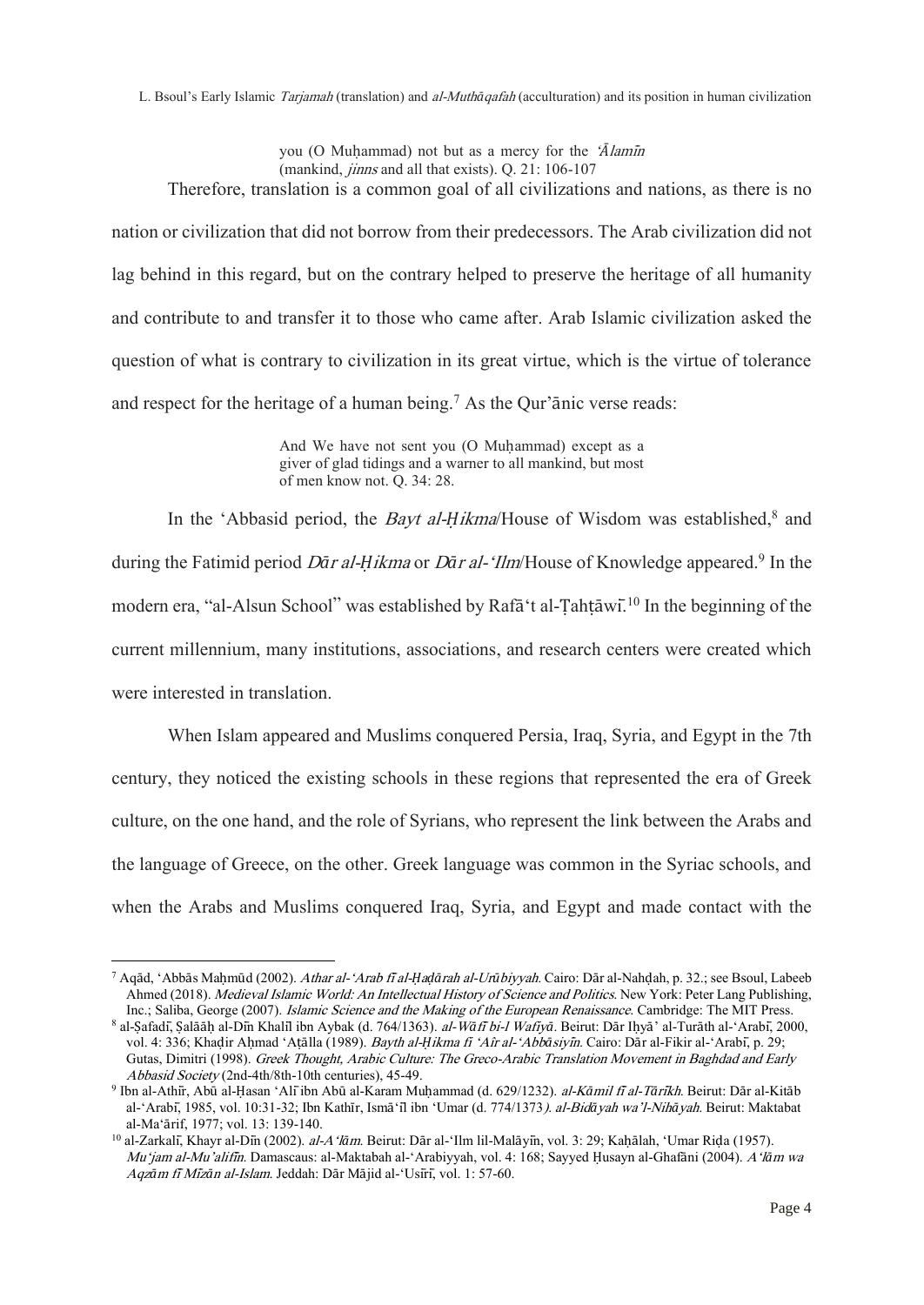cultures of those Christian schools, they asked the Syriacs to transfer Greek scientific and intellectual heritage into Arabic.<sup>11</sup>

Examples include the School of Alexandria (founded 331 BC) and the school of Antioch North Levant (founded 300 BC), which embraced the culture and thought of Greece.<sup>12</sup> Arabs were not ignorant of these cultures, because some of the cultural influences from previous schools were leaked to them.<sup>13</sup> By virtue of Islam's enthusiasm for science and tolerance for other religions, Muslims gained a wealth of benefits from the cultures they established contact with, and the only way to know them better was through translating their works.<sup>14</sup>

Two different opinions exist about the emergence of the translation movement in Islamic civilization. The first opinion, which dates back to the early Umayyad period, is that the first roots of the translation movement into Arabic were in the early Umayyad era,<sup>15</sup> where it was mentioned in sources such as by Ibn al-Nadīm (380/900) in al-Fihrist, works of Khālid ibn Yazīd ibn Mu'āwiyya (85-705), and the *ḥ*aki*̄*m/sage of the family of al-Marwān, who was virtuous and had a love of science.<sup>16</sup> After he voluntarily abdicated the caliphate,<sup>17</sup> he ordered a group of Greek philosophers to come down to Alexandria in Egypt to request of some books in medicine and the science of workmanship (chemistry) to translate into Arabic. Ibn Khalkān

<sup>11</sup> Sayyed Amīr 'Alī(2001). Mukhta*ṣ*ar Tri*̄*kh al-'Arab wal-Tamadun al-Islami*̄*, tr. Ra'fat Riyāḍ. Cairo: Dār al-Āfāq, p. 240; NājīMa'rūf (1969). W*āṣ*ilat al-*Ḥ*a*ḍā*rah al-'Arabiyya. Baghdad: Maṭba'at al-Taḍāmun, p. 427; Zakariyā Hāshim Zakariyā (1975). Fa*ḍ*l al-*Ḥ*a*ḍā*rah alIslamiyya wal-'Arabiyya'al*ā* al-'*Ā*lam. Cairo: Dār Haḍat Maṣir, 282; O'Leary, De Lacy (1979). How Greek Science Passed to the Arabs. London: Routledge & Kegan Paul Ltd.

<sup>&</sup>lt;sup>12</sup> Gutas, Dimitri (1998). Greek Thought, Arabic Culture: The Greco-Arabic Translation Movement in Baghdad and Early Abbasid Society (2nd-4th/8th-10th centuries), pp. 10-16, 146.

<sup>13</sup> Muṣṭafā al-Nashār (1995). Madrasat al-Iskandariyya al-Falsafiyya bayn al-Tur*ā*th al-Sharqi*̄*wal-Falsafah al-Y*ū*n*ā*niyyah. Cairo: Dār al-Ma'ārif, pp. 14-19, 23-28.

<sup>14</sup> Ibid, pp. 23-28; 'Abd al-Mun'im Mājid (1973). al-'A*ṣ*r al-'Abb*ā*si*̄*al-Awal aw al-Qiran al-Dhahabi*̄*fi*̄*T*ā*ri*̄*kh al- 'Abb*ā*siyyi*̄*n. Cairo: Maṭba'at al-Anglo al-Maṣiriyyah, vol. 1: 352-353; Aḥmad Shalabī(1966). T*ā*ri*̄*kh al-Tarbiyya al-Islamiyyah. Cairo: Maktabat al-Nahḍah al-Miṣriyyah, pp. 163-164.

<sup>15</sup> 'Abd al-'Azīz al-Dūrī(2007). Awr*ā*q fi*̄*al-T*ā*ri*̄*kh wal-*Ḥ*a*ḍā*rah: Awr*ā*q fi al-Fikir wal-Thaq*ā*fah. Beirut: Markaz Dirāsāt al-Wiḥdah al-'Arabiyya, pp. 177-179.

<sup>&</sup>lt;sup>16</sup> Ibn al-Nadīm, Abū al-Faraj Muḥammed ibn Isḥāq (d. 380/990). al-Fihrist, ed. Yūsuf Alī al-Țawīl. Beirut: Dār al-Kutub al-'Ilmiyyah, 2010, pp. 544-545.

<sup>17</sup> Qanawātī, George. "al-Khīmyā' al-'Arabiyya", in RushdīRāshid (2005). Maws*ū*'at T*ā*ri*̄*kh al-'Ul*ū*m al-'Arabiyya. Beirut: Markaz Dirāsāt al-Wiḥda al-'Arabiyya, vol. III.: 1103-1104, 1134, 1159.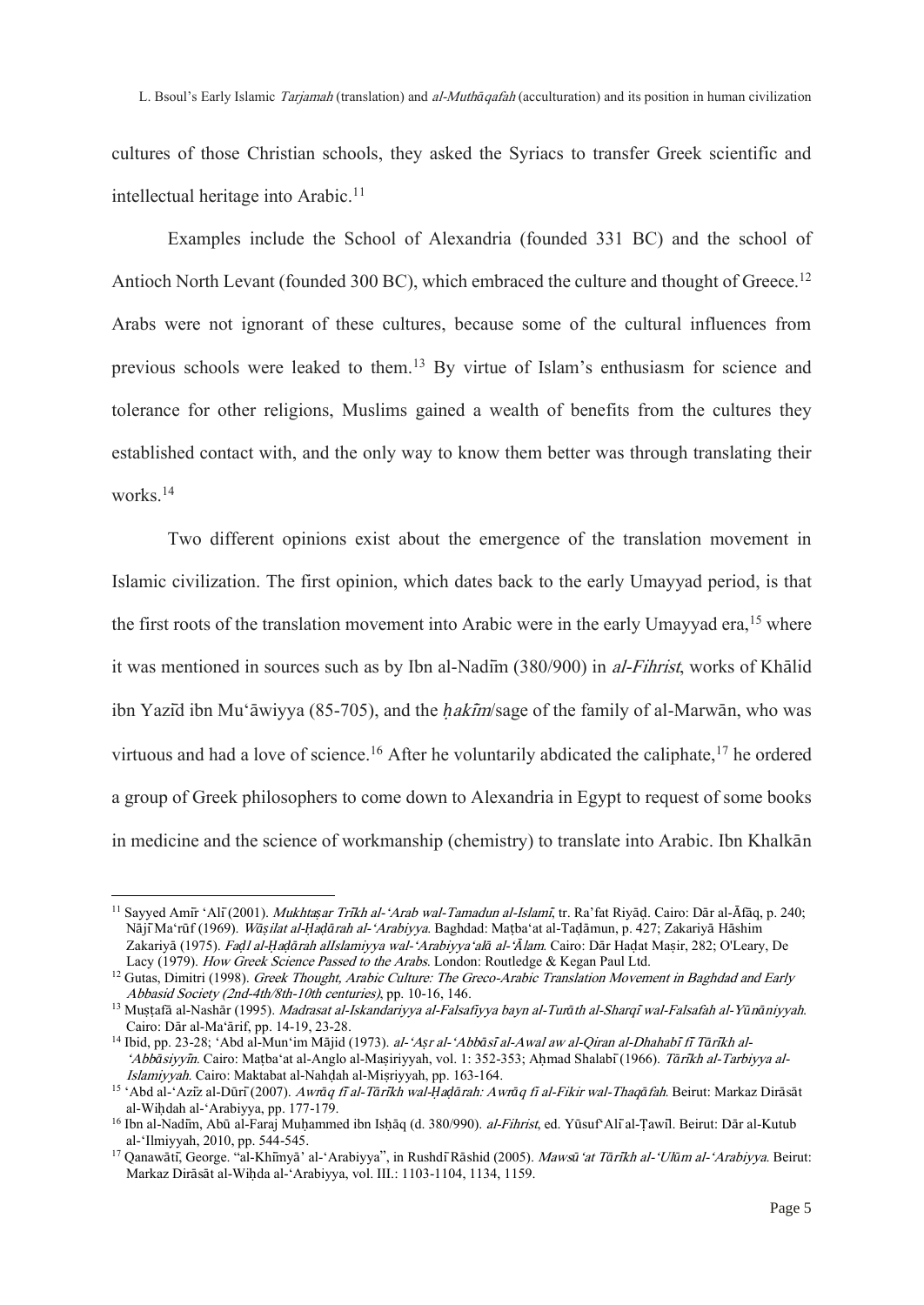says that Khālid ibn Yazīd was the most learned individual of Qurayhs in arts and science, with experience in and perfection of chemistry and medicine.<sup>18</sup> Al-Jāhiz also indicated that Khālid ibn Yazīd was the first to establish the era of translation and philosophy and made companions with the wise people and scholars of all professions.<sup>19</sup> It has been said that Khālid ibn Yazīd brought from Alexandria a Byzantine monk named Marian, and asked him to teach him art and skills, and that he asked another Greek scholar named Asiṭaphān/Istifan to translate what Marian had brought into Arabic.<sup>20</sup>

The Umayyad Caliph who completed the translation efforts after Khālid ibn Yazīd was 'Umar ibn 'Abd al-'Azīz (r. 99-101/717-719). He was accompanied when he resumed the Caliphate in the city by one of the scholars of the Alexandria school, Ibn Abjar, 'Abd al-Malik ibn Sa'īd, who accepted Islam, and he relied on him in the medical field. The Caliph 'Umar ibn 'Abd al-'Azīz also transferred the Alexandria school scientists to the school of Antioch in the year 100/718.<sup>21</sup> The the school of Alexandria did not close but remained open in the 'Abbasid period, and one of its most famous physicians, the Egyptian Christian physician Balitān, was appointed by Hārūn al-Rashīd (r.170-194/786-810) and assigned to look after the

<sup>18</sup> Ibn Khalikān, Abū al-'Abbās Shams al-Dīin (d. 680/1282). Wafiyy*ā*t al-A'y*ā*n wa Anb*ā*' Abn*ā*' al-Zam*ā*n, Ed. Iḥsān 'Abbāās. Beirut: Dār Sadir, 1977, vol. 2: 224; 'AlīSāmīal-Nashār (2016). Man*ā*hij al-Ba*ḥ*th 'and Mufakiri*̄*al-Islam wa Iktish*ā*f al-Manhaj al-'Ilmi*̄*fi*̄*al-'*Ā*lam al-Islami*̄*. Beirut: Dār al-Nahḍah al-'Arabiyya, pp.19-20.

<sup>19</sup> al-Jāḥiẓ, Abū 'Uthmān 'Umrū ibn Baḥar (d. 255/869). al-Bay*ā*n wal-Tabyi*̄*n, ed. 'Abd al-Salām Hārūn. Beirut: Dār al-Fikir, 1975, vol. 1: 328.

<sup>20</sup> Ibn Kathīr, Ismā'īl ibn 'Umar (d. 774/1373). al-Bid*ā*yah wa'l-Nih*ā*yah. Beirut: Maktabat al-Ma'ārif, 1977, vol. 9:74; al-Dhahabī, Shams al-Dīn Abū 'Abd Allāh Muḥammad ibn 'Uthmān (d. 748/1348). Siyar Ai*̄*l*ā*m al-Nubal*āʾ*, ed. Shuīayb al-Arnāʾūṭ and Ḥusayn al-Asad. Beirut: Muʾassasat al-Risālah, 1985, vol. 9:412; Riḥab Khaḍir 'Akāwī. Maws*ū*'at 'Ab*ā*irat al-Islamfi*̄*al-Fizy*ā*', wal-Kimy' wal-Riy*āḍ*iy*ā*t. Beirut: Dār al-Fikir, 1992, vol. 4:13; Ḥājjī Khalīfah, Muṣṭafā ibn 'Abd Allāh al-Qusṭanṭīnī (1994). Kashf al-*Ẓ*un*ū*n 'an-As*ā*m*ī* al-Kutub wa'l- Fun*ū*n. Baghdad: Maktabat al-Mutanabbī, vol. 2: 1254-1255.

<sup>21</sup> Ibn AbīUṣaybi'a, Aḥmad ibn Qāsim (d. 668/1270). 'Uy*ū*n al-Anb*ā*' fi*̄Ṭ*abaq*ā*t al-A*ṭ*ib*ā*', ed. Muhammad Basil 'Uyun al-Sud. Beirut: Dār al-Kutub al-'Ilmiyya, p. 153; Jirji, Zaydān (1992). T*ā*ri*̄*kh Ad*ā*b al-Lugha al-'Arabiyyah. Beirut: Dār Maktabat al-Ḥayāh, vol. 1: 233; Ibrāhīm Fāḍil Khalīl (1984). Kh*ā*lid ibn Yazi*̄*d Si*̄*ratuhu wa Ihtim*ā*m*ā*tihi al-'Ilmiyya: Dir*ā*sah fi al-'Ul*ū*m 'and al-'Arab. Baghdad: Dār al-Ḥuriyya, p. 187; 'AlīSāmīal-Nashār (2016). Man*ā*hij al-Ba*ḥ*th 'and Mufakiri*̄*al-Islam wa Iktish*ā*f al-Manhaj al-'Ilmi*̄*fi*̄*al-'*Ā*lam al-Islami*̄*, pp. 20-21; Smith, Emily Savage (2005). "al-Ṭib," in RushdīRāshid. Maws*ū*'at T*ā*ri*̄*kh al-'Ul*ū*m al-'Arabiyya. Beirut: Markaz Dirāsāt al-Wiḥda al-'Arabiyya, vol. III: 1159-1160.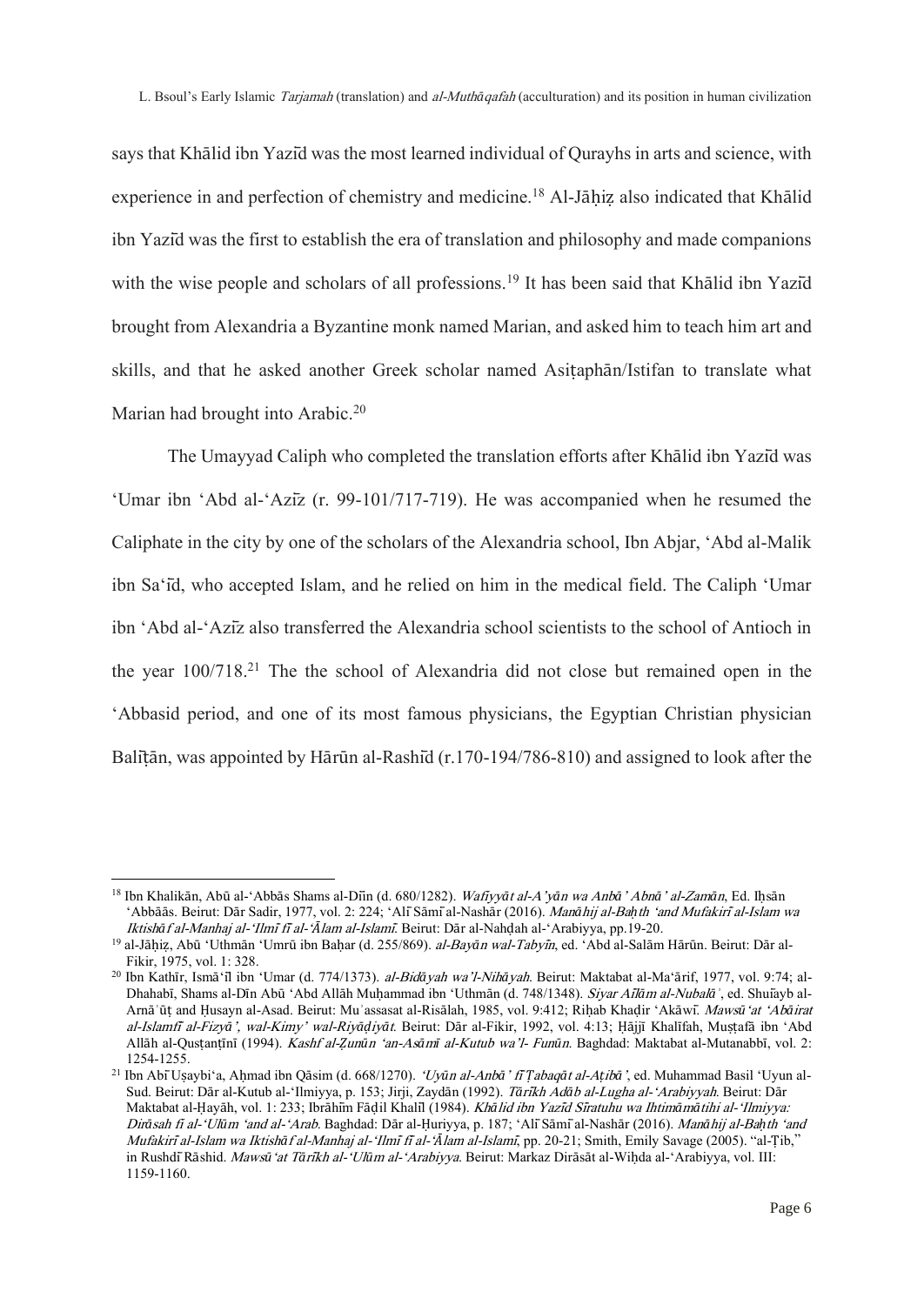treatment of the caliph's odalisque/maid.<sup>22</sup> Said ibn Tūfil (d. 299/911) was the physician of Ahmed ibn Ṭūlūn (r. 254-270/868-883).<sup>23</sup>

## Schools that Flourished in Science and Translation

The immersion of the Alexandria School in the religious debate on some Christian issues and later on the status of the Caliphate, especially in the 'Abbasid period, influenced the schools of the East.<sup>24</sup> This was especially the case for the Jundisabour School, the home of modern Platonism, which flourished in the second/eighth century in Egypt. Its language was Greek, so the Jews were constantly reading the Torah/Old Testament in Greek translation, as well as famous Greek scholars such as Euclid, Archimedes in Engineering and Mathematics, and Ptolemy in Astronomy, and Galenus in Medicine.<sup>25</sup> The Jundisabour School was famous for its study of medicine, for which Greek books were translated into Syriac and then transferred to Arabic; this school included the physicians of the Bakhtish family, the most famous of whom treated the first Abbasid Caliphs.<sup>26</sup>

Ḥurān School was the center of the Ṣābi'a/Zoroastrian Syriacs who mingled with Greek Pagans fleeing Christian persecution.<sup>27</sup> Associated with this school is Thābit ibn Qura al-Sābi' $\overline{1}$  $(211-288/826-901)$ ,<sup>28</sup> who had many works in medicine and served the 'Abbasid caliphate' (279-289/892-902). His descendant was Sinān ibn Thābit, a descendant of the

<sup>22</sup> Ibn AbīUṣaybi'a, Aḥmad ibn Qāsim (d. 668/1270). 'Uy*ū*n al-Anb*ā*' fi*̄Ṭ*abaq*ā*t al-A*ṭ*ib*ā*', p. 496-500.

<sup>23</sup> Ibid, pp. 497-500; Smith, Emily Savage (2005). "al-Ṭib," in RushdīRāshid, Maws*ū*'at T*ā*ri*̄*kh al-'Ul*ū*m al-'Arabiyya. Beirut: Markaz Dirāsāt al-Wiḥda al-'Arabiyya, vol. III: 1151-1224; 'Abd al-'Azīz al-Dūrī(2007). Awr*ā*q fi*̄*al-T*ā*ri*̄*kh wal-*Ḥ*a*ḍā*rah: Awr*ā*q fi al-Fikir wal-Thaq*ā*fah, pp. 177-178.

<sup>24</sup> 'AlīSāmīal-Nashār (2016). Man*ā*hij al-Ba*ḥ*th 'and Mufakiri*̄*al-Islam wa Iktish*ā*f al-Manhaj al-'Ilmi*̄*fi*̄*al-'*Ā*lam al-Islami*̄*, pp. 20-23.

<sup>25</sup> Ḥarbī'Abbās 'Aṭīdū (1992). Mal*ā*mi*ḥ* li-Fikir al-Falsafi*̄*wa al-Di*̄*ni*̄*madrasat al-Iskandariyya al-Qadi*̄*mah. Beirut: Dār al- 'Ulūm al-'Arabiyya, pp. 250-252.

<sup>26</sup> al-Qafṭī, Jamāl al-Dīn 'Alīibn Yūsuf (d. 646/1248). Ta'ri*̄*kh al-*Ḥ*ukam*ā*', ed. Muḥammad 'Awnī'Abd al-Raūf. Cairo: Maktabat al-Ādāb, 2008, pp. 158-165.

<sup>&</sup>lt;sup>27</sup> Gutas, Dimitri (1998). Greek Thought, Arabic Culture: The Greco-Arabic Translation Movement in Baghdad and Early Abbasid Society (2nd-4th/8th-10th centuries), pp. 34-52.

<sup>28</sup> Ibn al-Nadīm, Abū al-Faraj Muḥammed ibn Isḥāq (d. 380/990). al-Fihrist, pp. 435-436; Ibn AbīUṣaybi'a, Aḥmad ibn Qāsim (d. 668/1270). 'Uy*ū*n al-Anb*ā*' fi*̄Ṭ*abaq*ā*t al-A*ṭ*ib*ā*', pp. 270-276; Ibn Khalikān, Abū al-'Abbās Shams al-Dīn (d. 680/1282). Wafiyy*ā*t al-A'y*ā*n wa Anb*ā*' Abn*ā*' al-Zam*ā*n, vol. 1: 278; al-Qafṭī, Jamāl al-Dīn 'Alīibn Yūsuf (d. 646/1248). Ta'ri*̄*kh al-*Ḥ*ukam*ā*', pp. 80-83; Ibn Juljul, Abū Dawūd Sulaymān ibn Ḥasān al-Andalusī(d. 944). *Ṭ*abaq*ā*t al-A*ṭ*ib*ā*' wal-*Ḥ*ukam*ā*', ed. Fu'ād Sayyed. Beiurt: Mu'asassat al-Risālah, 1985, pp. 72-75.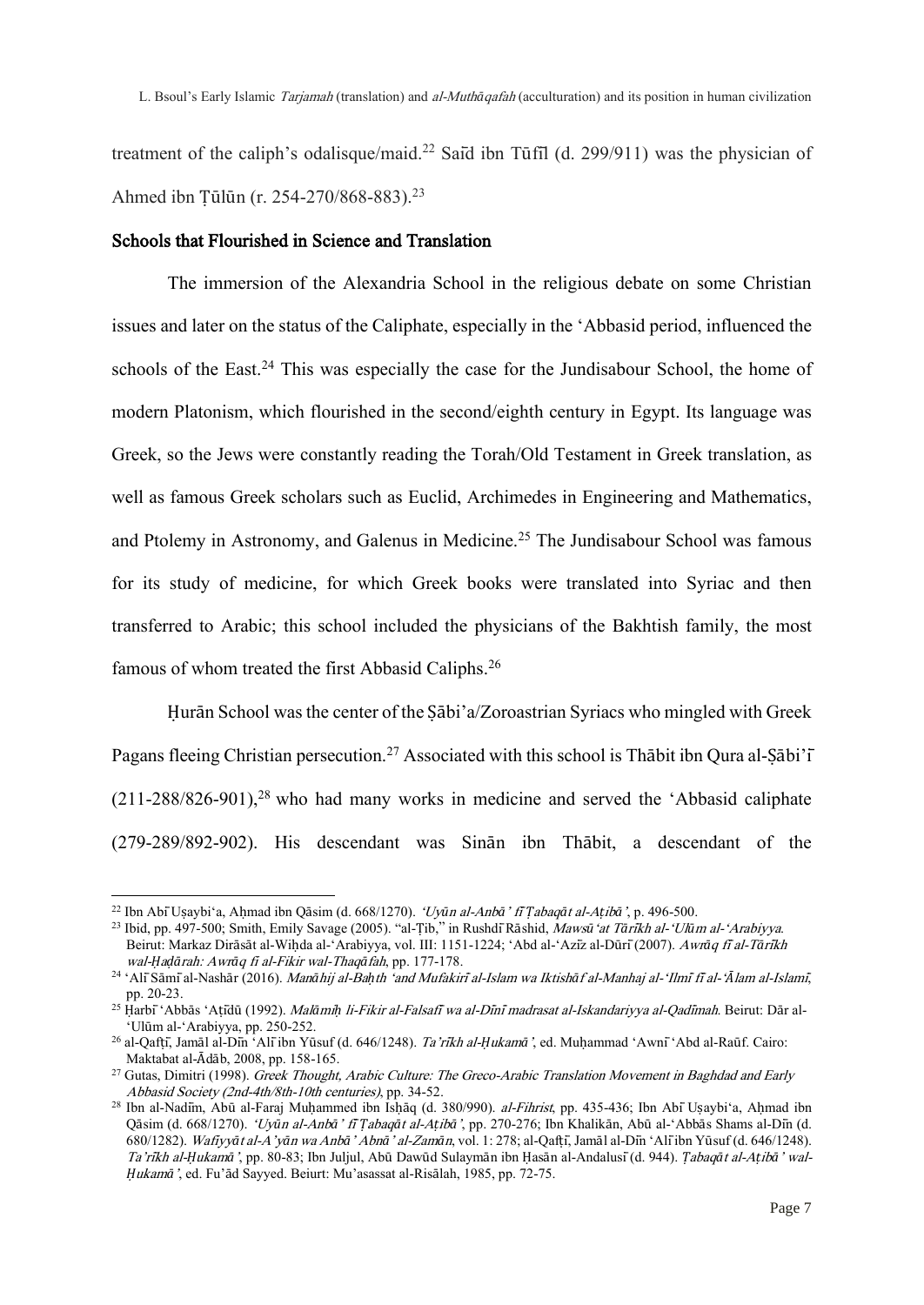Sābi'a/Zoroastrian who gained approval of the caliph al-Qāhir.<sup>29</sup> The Hurān School of Astronomy is also known for its importance in this field. The work of Abū 'Abdullah Muhammed ibn Jābir ibn Sinān al-Batānī (d. 317/929), Kitab al-Zij al-Sabi, is the only book in astronomy which presented the results of the monitoring of fixed planets; it also determined the tendency of the cycle of the eclipse (astronomy) with great accuracy, discussed the length of the year and seasons and the orbit of the sun, and described the movements of the moon and planets and corrected some information about them.<sup>30</sup> Abū Ja'far Muḥammed ibn al-Ḥusayn al-Khāzin (d. 360/ 971) wrote <sup>Z</sup>i*̄*j al-*Ṣ*af*ā*'i*ḥ* (The Astronomical Handbook of Plates), which was described by his successors as the best work in the field. The work describes some astronomical instruments; in particular, it describes an astrolabe fitted with plates inscribed with tables and a commentary on the use of these. He also wrote a commentary on Ptolemy's *Almagest*.<sup>31</sup>

The second opinion, which is the most accurate view of the origin of translation, is that the translation movement dates back to the origin of Islam in the era of the Prophet, peace be upon him, and commissioned him, and that the companions narrated the prophetic tradition which reads: "Who knew the language of the people, safe from their evil." Among the most

<sup>&</sup>lt;sup>29</sup> Ibn al-Nadīm, Abū al-Faraj Muhammed ibn Ishāq (d. 380/990). *al-Fihrist*, p. 47; Ibn Abī Usaybi'a, Ahmad ibn Qāsim (d. 668/1270). 'Uy*ū*n al-Anb*ā*' fi*̄Ṭ*abaq*ā*t al-A*ṭ*ib*ā*', pp. 276-288.

<sup>&</sup>lt;sup>30</sup> Ibn al-Nadīm, Abū al-Faraj Muhammed ibn Ishāq (d. 380/990). *al-Fihrist*, pp. 444-445; Aḥmad 'Abd al-Bāqī (1990). Min A'l*ā*m al-'Ulam*ā*' al-'Arab fi*̄*al-Qirn al-Th*ā*lith Hijri*̄*. Beirut: Markaz Dirāsāt al-Wiḥdah al-'Arabiyya, pp. 263-276; Le Bon, Gustave (1884). La Civilisation des Arabes. Paris: Firmin-Didot; translated into Arabic by `Adil Zu`iter, 1969. Hadarat al-`Arab, p. 457; Halaq, Hasan (1995). Science at the Arab its Origins and Features of Civilization, pp. 316-317; al-Khalili, Jim (2012). Pathfinders: The Golden Age of Arabic Science. London: Penguin Books; Seyyed Hossein Nasr (1987). Sciences and Civilization in Islam, p. 170; Le Bon, Gustave (1884). La Civilisation des Arabes. Paris: Firmin-Didot; translated into Arabic by ʿAdil Zuʿiter, 1969. Hadarat al-*ʿ*Arab, Cairo: Matbaʿat ʿIssa al-Halabi, p. 457; Saliba, George (2007). Islamic Science and the Making of the European Renaissance, p. 87; Samso, Julio (1977). "A Homocentric Solar Model by Abū Ja'far al-Khāzin," Journal for History of Arabic Science. 1: 268-275; King, David (1987). Islamic Astronomical Instrument. London: Variorum.

<sup>&</sup>lt;sup>31</sup> Ibn al-Nadīm, Abū al-Faraj Muḥammed ibn Isḥāq (d. 380/990). al-Fihrist, p. 448; Morleon, Régis, "'Ilm al-Falak al'Arabī al-Sharqībayn al-qirnayn al-thāmin wal-ḥādī'ashar", in RushdīRāshid. Maws*ū*'at T*ā*ri*̄*kh al-'Ul*ū*m al-'Arabiyya. Beirut: Markaz Dirāsāt al-Wiḥda al-'Arabiyya vol. I: 83-84; Aḥmad Amīn (1982). Fajr al-Islam: Yab*ḥ*ath 'an al-*Ḥ*ay*ā*t al- 'Aqliyya fi*̄Ṣ*adr al-Islam 'il*ā ā*khiral-Dawlah al-Amawiyyah. Cairo: al-Hay'ah al-Maṣriyyah, pp. 153-154; Veret, Juan and Julio Samso. "Taṭawurāt al-'Ilm al-'Arabīfi al-Andalus," in RushdīRāshid. Maws*ū*'at T*ā*ri*̄*kh al-'Ul*ū*m al-'Arabiyya Beirut: Markaz Dirāsāt al-Wihda al-'Arabiyya vol. I: 370-371; Knorr, Wilbur (1989). The Textual Studies in Ancient and Medieval Geometry. Birkhäuser, pp. 254-255.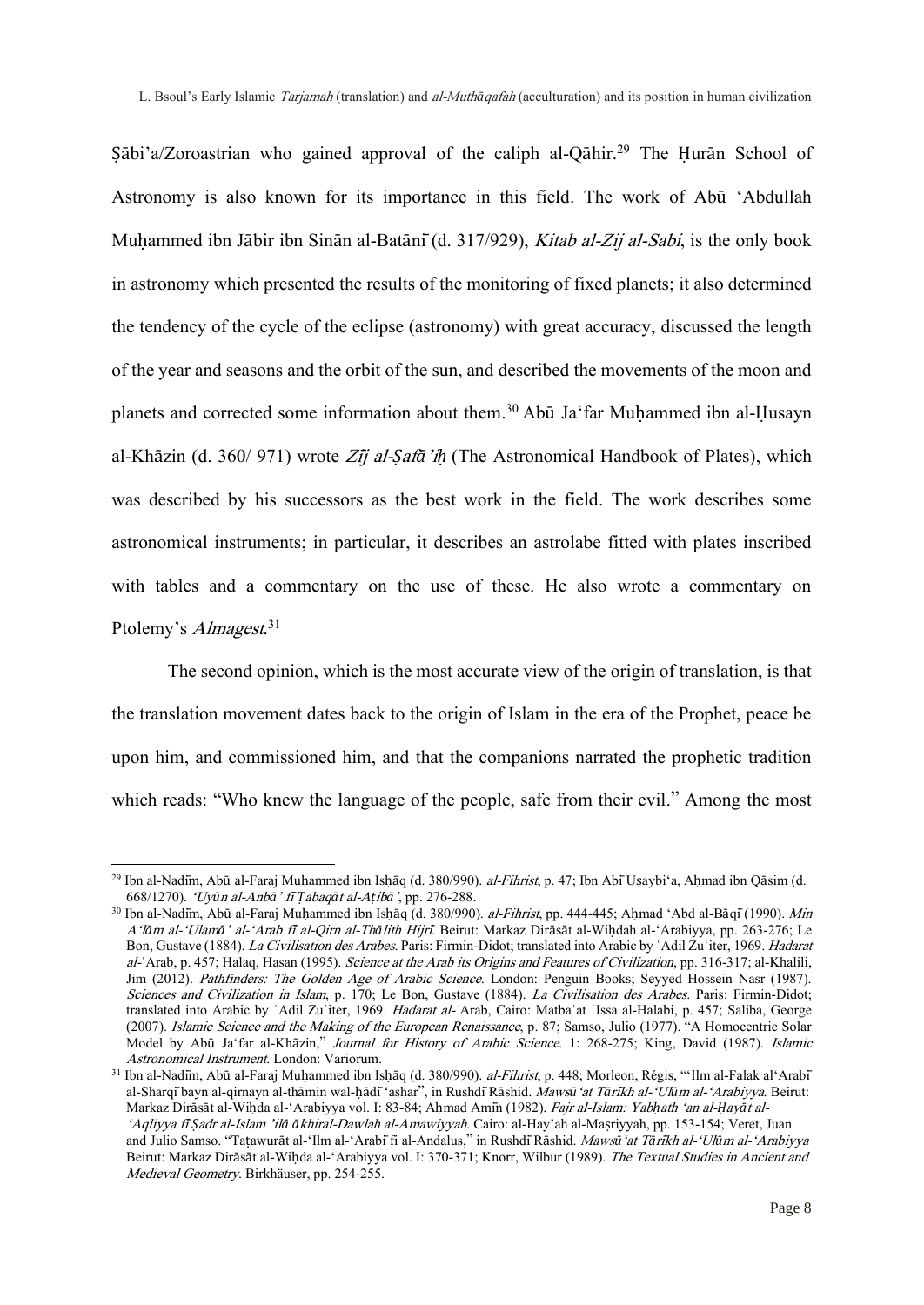famous of Syriac learning in the era of the Prophet was Zayd ibn Thābit (d. 45/665), who learned the Syriac language in sixty days and also learned Persian and Roman.<sup>32</sup> The oldest fragment in Islam dates back to the year 22/643, with a text in the name of 'Amr ibn al-'Āṣ, and contains three lines in Greek followed by the translation in Arabic underneath.<sup>33</sup> Thus, translation first appeared during the origins of Islam and not just since the Umavyad era.<sup>34</sup>

#### The Development of the Translation Movement and its Prosperity

The translation movement into Arabic grew and intensified in the 'Abbasid era by virtue of the 'Abbasid caliphs. They opened Baghdad to the scientists and showed them forms of honor and encouragement regardless of their interests and beliefs. However, the translation movement in the Umayyad era was an individualized attempt that would soon whither away with the disappearance of specific individuals.<sup>35</sup> It became instead a cornerstone of state policy, no longer an individual effort. While in the Umayyad period translation was limited to chemistry, astronomy, and medicine, in the 'Abbasid era it became wider, encompassing philosophy, logic, experimental sciences, and literary books. Examples of 'Abbasid Caliphs' interest of scholars and translators was the Caliph Abū Ja'far al-Mansūr (r. 136-158/753-775), who took interest in the translation of books into Arabic, whether they were Greek or Persian.<sup>36</sup> At that point, Ḥunayn ibn Isḥāq (194-260/810-873) translated some books of Hippocrates and

<sup>32</sup> See Ṣafwān 'Adnān Dāwūdī(1999). Zayd ibn Th*ā*bit K*ā*tib al-Wa*ḥ*i*̄*wa J*ā*mi' al-Qur'*ā*n. Damascus: Dār al-Qalam.

<sup>&</sup>lt;sup>33</sup> Hoyland, R., "New Documentary Texts and The Early Islamic State", Bulletin of the School of Orientals and African Studies. Vol. 69, pp. 411-412.

<sup>34</sup> Ibn Khalikān, Abū al-'Abbās Shams al-Dīin (d. 680/1282). Wafiyy*ā*t al-A'y*ā*n wa Anb*ā*' Abn*ā*' al-Zam*ā*n. Ed. Iḥsān 'Abbāās. Beirut: Dār Sadir, 1977, vol. 1: 223-234; 'AlīSāmīal-Nashār (2016). Man*ā*hij al-Ba*ḥ*th 'and Mufakiri*̄*al-Islam wa Iktish*ā*f al-Manhaj al-'Ilmi*̄*fi*̄*al-'*Ā*lam al-Islami*̄*. pp. 19-20.

<sup>35</sup> 'Abd al-'Azīz al-Dūrī(2007). Awr*ā*q fi*̄*al-T*ā*ri*̄*kh wal-*Ḥ*a*ḍā*rah: Awr*ā*q fi al-Fikir wal-Thaq*ā*fah, p. 177.

<sup>36</sup> al-Mas'ūdī, Abū al-Ḥasan 'Alīibn al-Ḥusain (d. 346/957). Mur*ū*j al-Dhahab wa Ma'*ā*din al-Jawhar, ed. Yūsuf al-Baqā'ī. Beirut: Dār Iḥyā' al-Turāth al-'Arabī, 2002, vol. 4: 521.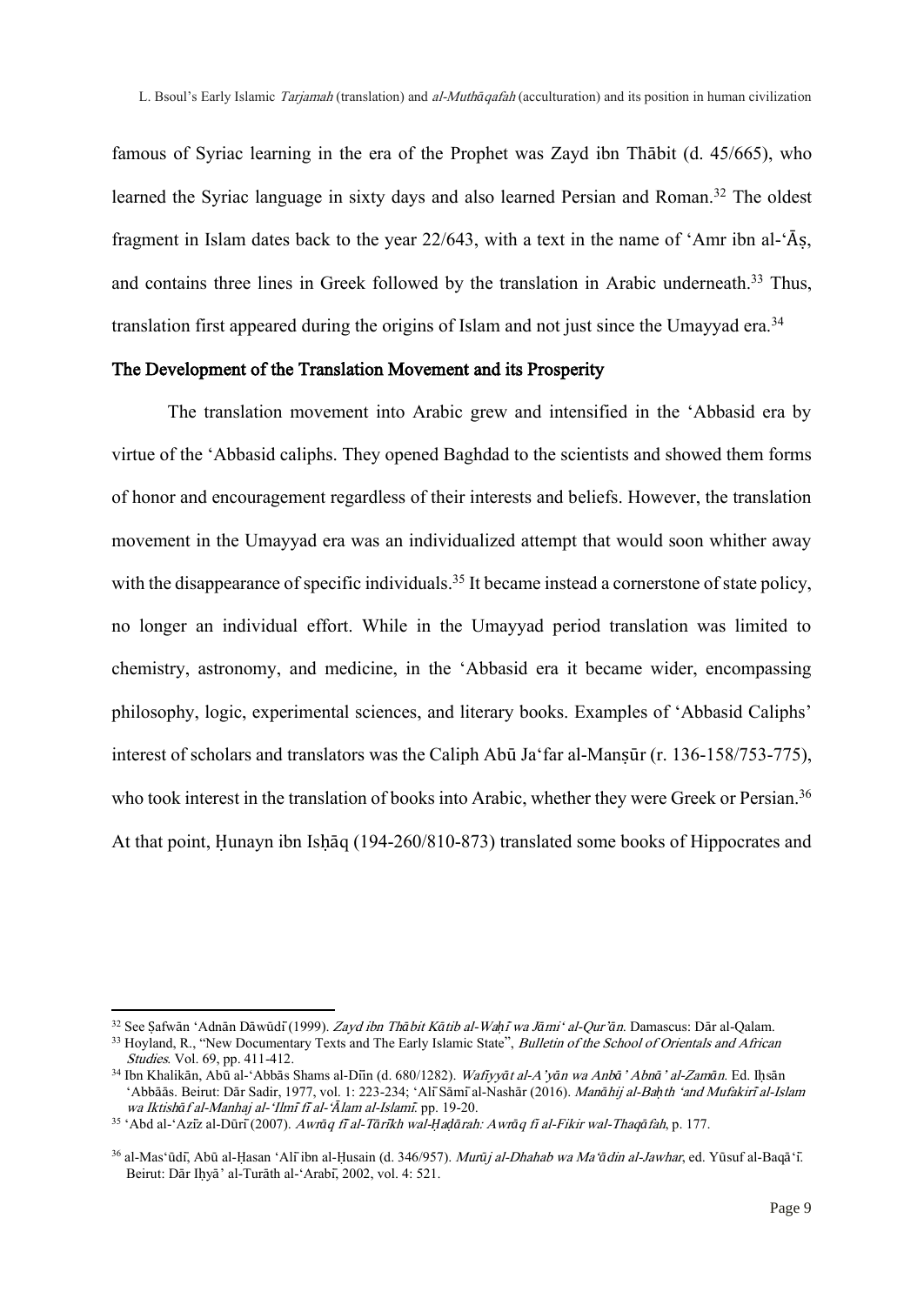Galenus in medicine,<sup>37</sup> and Ibn al-Muqafa' translated the book "Kalilah wa Dimna" from Fahlawi.<sup>38</sup>

During the reign of Hārūn al-Rashīd (170-193/786-809), when the number of scientists in Baghdad increased, Dār al-Ḥikma/House of Wisdom was established to serve as a scientific academy in which scholars and learners would meet and were provided with books that were transferred from Asia Minor and Constantinople.<sup>39</sup> His son al-Ma'mūn (198-218/813-833) increased the activity of the House of Wisdom, doubled the tender to the translators, and sent the messengers to Constantinople to ask what could be obtained from Greek works in various fields of knowledge.<sup>40</sup> Al-Ma'mūn went to that group, and among them was al-Ḥajjāj ibn Matar (d. 214/830), who translated the two most sophisticated Greek scientific texts: Euclid's *Elements* and Ptolemy's *Almagest*.<sup>41</sup> With Ibn al-Bitriq (d. 200/815),<sup>42</sup> they selected what they needed.<sup>43</sup> As mentioned by Ibn al-Nadim in his *al-Fihrist*, the caliph al-Ma'mūn and the Emperor of Constantinople corresponded on this matter.<sup>44</sup> Some of the most famous translators of the 'Abbasid period include Theophile ibn Touma al-Rahawī, Georges ibn Gabriel, John the Baptist, al-Ḥajjāj ibn Matar ibn Yūsuf al- Kūfī, Thābit ibn Qurra, and Ḥunīn ibn Ishāq.<sup>45</sup>

<sup>&</sup>lt;sup>37</sup> Ibn al-Nadiīm, Abū al-Faraj Muhammed ibn Ishāq (d. 380/990). *al-Fihrist*, pp. 463-464; Ibn AbīUsaybi'a, Ahmad ibn Qāsim (d. 668/1270). 'Uy*ū*n al-Anb*ā*' fi*̄Ṭ*abaq*ā*t al-A*ṭ*ib*ā*'. p. 256; Jacquart, Danielle (1996). "The Influence of Arabic Medicine in the Medieval West", in *Encyclopedia of Arabic Science*, edited by Roshdi Rashed. London: Rutledge, Vol. 3: 1226-1228.

<sup>&</sup>lt;sup>38</sup> Ibn al-Nadīm, Abū al-Faraj Muḥammed ibn Isḥāq (d. 380/990). al-Fihrist, pp. 189-190; al-Mas'ūdī, Abū al-Ḥassan 'Alī ibn al-Ḥusayn (d. 346/957). Mur*ū*j al-Dhahab wa Ma'*ā*din al-Jawhar, vol. 4: 521; 'Abd al-'Azīz al-Dūrī(2007). Awr*ā*q fi*̄* al-T*ā*ri*̄*kh wal-*Ḥ*a*ḍā*rah: Awr*ā*q fi al-Fikir wal-Thaq*ā*fah, p. 123.

<sup>39</sup> See Khaḍir Aḥmad 'Aṭālla (1989). Bayth al-*Ḥ*ikma fi 'Aîr al-'Abb*ā*siyi*̄*n. Cairo: Dār al-Fikir al-'Arabī, p. 29; al-Khalili, Jim (2010). Pathfinders the Golden Age of Arabic Science. London: Penguin Books, pp. 67-74; Françoise Micheau. "al-Mu'asassāt al-'Ilmiyya fīal-Sharq al-Adnā fīal-Qurūn al-Wiisṭā," in RushdīRāshid. Maws*ū*'at T*ā*ri*̄*kh al-'Ul*ū*m al- 'Arabiyya Beirut: Markaz Dirāsāt al-Wiḥda al-'Arabiyya vol. III: 1258-1258.

<sup>40</sup> al-Ṣafadī, Ṣalāāḥ al-Dīn Khalīl ibn Aybak (d. 764/1363). al-W*ā*fi*̄*bi-l Wafiy*ā*t. Beirut: Dār Iḥyā' al-Turāth al-'Arabī, 2000, vol. 4: 336; Andalusī, Ṣā'id, Abū al-Qāssim ibn Aḥmad ibn 'Abd al-Raḥmān (d. 462.1070). *Ṭ*abaq*ā*t al-Umam, ed. Ḥusain Mu'nis. Cairo: Dār al-Ma'ārif, 1988, p. 49.

 $41$  Saliba, George (2007). Islamic Science and the Making of the European Renaissance, p. 17.

<sup>42</sup> Ibn al-Nadīm, Abū al-Faraj Muḥammed ibn Isḥāq (d. 380/990). al-Fihrist, pp. 398-399; Ibn AbīUṣaybi'a, Aḥmad ibn Qāsim (d. 668/1270). 'Uy*ū*n al-Anb*ā*' fi*̄Ṭ*abaq*ā*t al-A*ṭ*ib*ā*', p. 258.

<sup>43</sup> Ibn al-Nadīm, Abū al-Faraj Muḥammed ibn Isḥāq (d. 380/990). al-Fihrist, pp. 398-399.

<sup>44</sup> Micheau, Françoise. "al-Mu'asassāt al-'Ilmiyya fīal-Sharq al-Adnā fīal-Qurūn al-Wiisṭā," in RushdīRāshid. Maws*ū*'at <sup>T</sup>*ā*ri*̄*kh al-'Ul*ū*m al-'Arabiyya, vol. III: 1258-1259.

<sup>45</sup> Ibid, pp. 398-400, 1259-1263.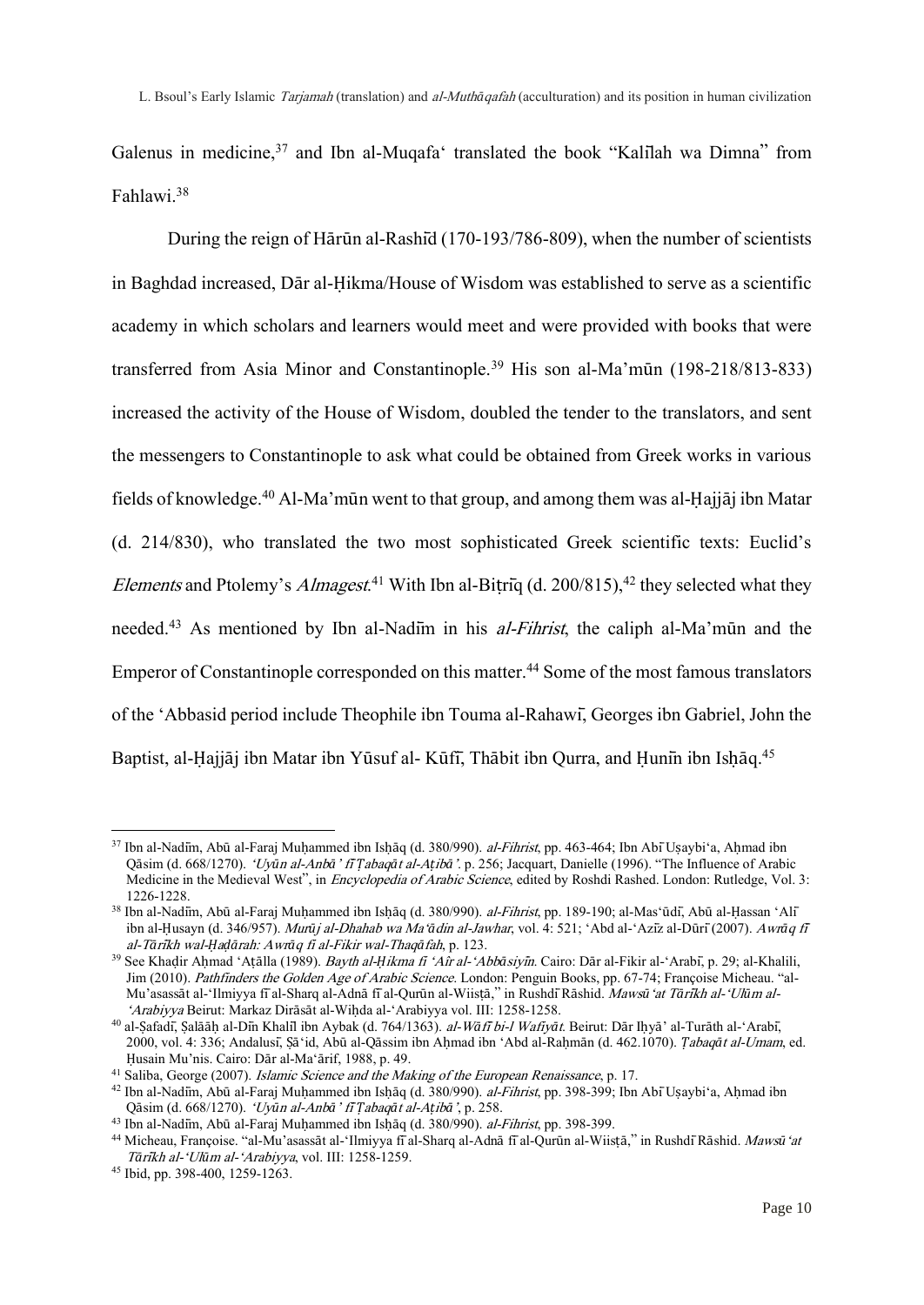It is also important to mention Hunin ibn Ishaq, who translated many books in logic, philosophy, and nature. Most of what was transferred in medicine was translated from Greek to Syriac and Arabic translations; of Galen's 95 books translated to Syriac, only 39 were transferred to Arabic.<sup>46</sup>

# Influence of Other Civilizations in Islamic Civilization

The Persian influence in Islamic civilization was stronger in the field of literature, where Persian Eastern literature was closer to the taste of the Arabs and their feelings than was the Greek literature. During the 'Abbasid period, scholars who were fluent in Persian and Arabic languages translated Persian books into Arabic, including 'Abdullah ibn al-Muqaffa', Khaled's sons (Mūsā and Yūsuf), and al- Ḥassan ibn Sahl, al-Bulāḍurī, Jablah ibn Sālim, Isḥāq ibn Yazid.<sup>47</sup> In particular, 'Abdullah ibn al-Muqaffa' translated the history of the Persians, their values and customs, and the conduct of their kings, as well as literary books, including, Kali*̄*la wa Dimna, al-Adab al-Kabi*̄*r/Great literature, al-Adab al-*Ṣ*aghi*̄*r/Small literature, and Kit*ā*b al-Yatima/Book of the orphan.<sup>48</sup> Persian civilization included not only literature but also other sciences such as engineering, astronomy, and geography; however, Greece's influence on mental sciences was stronger than that of the Persians.<sup>49</sup>

The Greek influence in literature was limited and no more than the transfer of words, such as al-Qan*ṭā*r, al-Durham, al-Qas*ṭā*s, and al-Firdaws, in addition to some wisdom. Greek civilization had a strong influence in the mental sciences and this resulted from the beliefs of

<sup>46</sup> Abd al-Qādir Muḥammad (1988). *Ḥ*uni*̄*n ibn Is*ḥā*q: al-'a*ṣ*r al-Dhahabi*̄*lil-Tarjamah. Beirut: Dār al-Yaqḍah al-'Arabiyyah, p. 148; Ibn al-Nadiīn, Abū al-Faraj Muḥammed ibn Isḥāq (d. 380/990). al-Fihrist, pp. 463-464; Ibn Abī Uṣaybi'a, Aḥmad ibn Qāsim (d. 668/1270). 'Uy*ū*n al-Anb*ā*' fi*̄Ṭ*abaq*ā*t al-A*ṭ*ib*ā*', p. 256; al-Qafṭī, Abū al-Ḥasan 'Alī(d. 646/1248). Akhb*ā*<sup>r</sup> al-'Ulam*ā*' bi Akhb*ā*r al-*Ḥ*ukam*ā*'. Cairo: Maktabat al-Ādāb, 2008, pp. 171-174; Cārr, Maryam Salāmah (1988). al-Tarjamah fi al-'A*ṣ*r al-'Abb*ā*si*̄*: Madrasat *Ḥ*unayn ibn Is*ḥā*q wa Ahamiyatuha fi*̄* al-Tarjamah, tr. Ed. Naīb Gazāwī. Damascus: Wizārat al-Thaqāfah.

<sup>&</sup>lt;sup>47</sup> Ibn al-Nadīm, Abū al-Faraj Muḥammed ibn Isḥāq (d. 380/990). *al-Fihrist*, pp. 399-400.

<sup>48</sup> Ibid, pp. 189-190; Ibn AbīUṣaybi'a, Aḥmad ibn Qāsim (d. 668/1270). 'Uy*ū*n al-Anb*ā*' fi*̄Ṭ*abaq*ā*t al-A*ṭ*ib*ā*', p. 378.

<sup>49</sup> Andalusī, Ṣā'id, Abū al-Qāssim ibn Aḥmad ibn 'Abd al-Raḥmān (d. 462.1070). *Ṭ*abaq*ā*t al-Umam, pp. 49-50; Durant, Will (1885-1981). *Qiṣat al-Ḥaḍarah*, tr. Muḥammad Badrān, Cairo: Lujant al-Ta'liī wal-Tarjama, 1985, vol. 14: 40.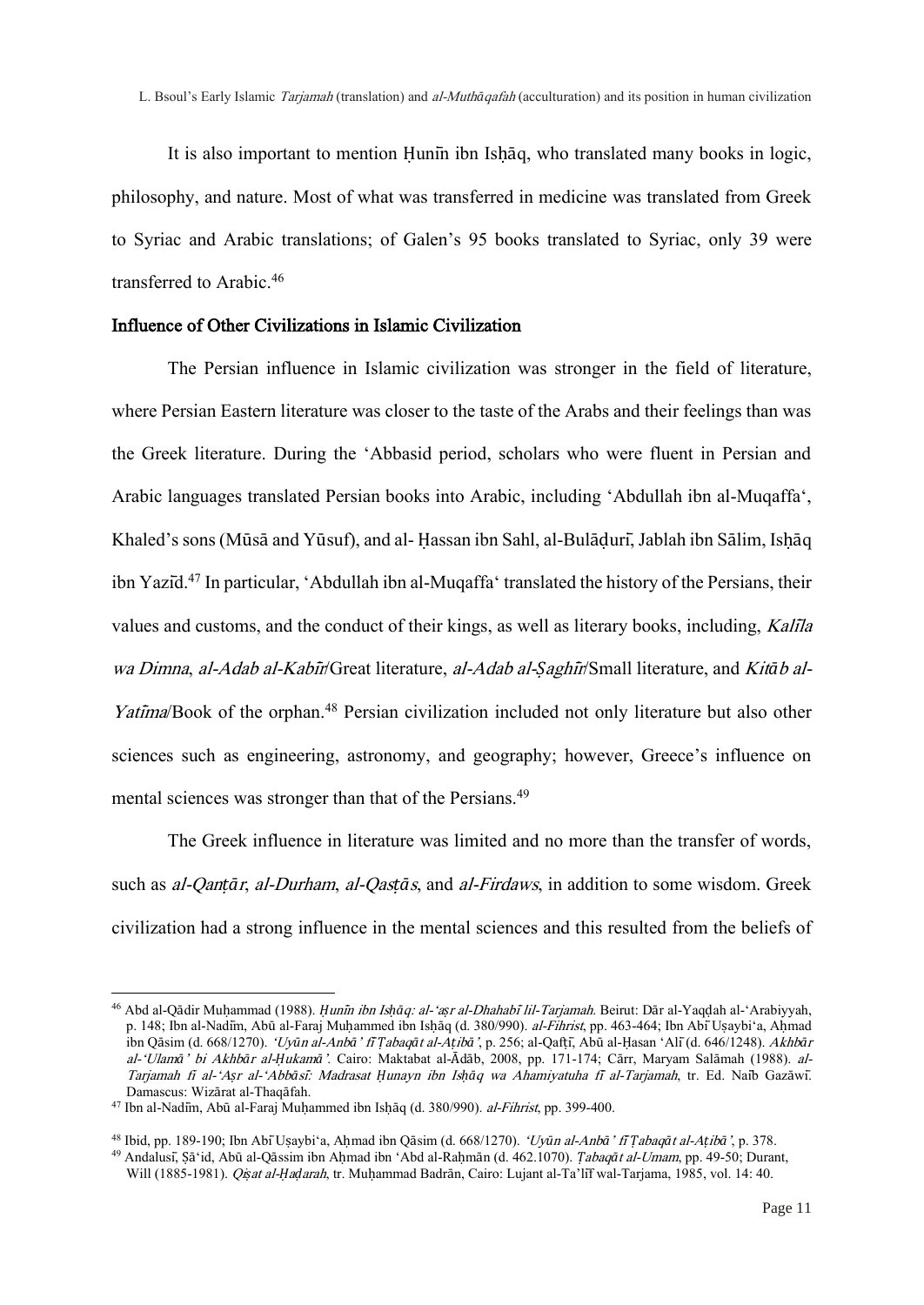Greeks themselves and their interest in the mind at the expense of manual work or the literary field; Arabs transferred the philosophy of Plato and Aristotle, and in the field of medicine, Galen and Hippocrates.<sup>50</sup>

The Islamic conquest spread to India in the end of the first/seventh century, during the succession of al-Walid ibn 'Abdul Malik (86-96/705/715), and resumed in the middle of the second/eighth century, during the reign of Abū Ja'far al-Mansūr (136-185/753-801). Some historians, including al-Jāhiz, mentioned that "India was known for its arithmetic, astrology and medicine secrets."<sup>51</sup> Al-Asfahānī wrote "India has knowledge of the Indian relief, and the secrets of medicine and treatment of disease."<sup>52</sup> According to Ibn Abi Usaybi'a, a large part of the culture of India and their sciences moved to Persia by virtue of commercial relations between the parties before Islam, and Kisrā Anucharwān ibn Qabādh ibn Fayrūz, king of Persia, sent his physician Barzweh to India to seek literature in medicine. Indications are that Kali*̄*lah wa Damnah ('Abdullah ibn al-Muqaffa', a Muslim Persian scholar translated the same from Persian into Arabic) was translated by Barzweh from Indian into Persian, which was moved with the transfer of Barzweh books, as was the game of Chess from India.<sup>53</sup> And when Muslims were engaged in the translation of Persian books into Arabic, they transferred parts of the Indian culture and science, and sometimes some of the translators transferred Sanskrit Hindi to Arabic directly, including Mankah al-Hindi and Ibn Duhan al-Hindi<sup>54</sup> Among the sciences which Muslims took from the Indians were mathematics, astronomy, and medicine.

<sup>50</sup> Andalusī, Ṣā'id, Abū al-Qāssim ibn Aḥmad ibn 'Abd al-Raḥmān (d. 462.1070). *Ṭ*abaq*ā*t al-Umam, p. 49; 'AlīSāmīal-Nashār (2016). Man*ā*hij al-Ba*ḥ*th 'and Mufakiri*̄*al-Islam wa Iktish*ā*f al-Manhaj al-'Ilmi*̄*fi*̄*al-'*Ā*lam al-Islami*̄*, pp. 25-27; Durant, Will (1885-1981). Qi*ṣ*at al-*Ḥ*a*ḍ*arah, vol. 14: 40; Gutas, Dimitri (1998). Greek Thought, Arabic Culture: The Greco-Arabic Translation Movement in Baghdad and Early Abbasid Society, pp. xiv 23-24, 126.

<sup>51</sup> al-Jāḥiẓ, Abū 'Uthmān 'Umrū ibn Baḥar (d. 255/869). al-Bay*ā*n wal-Tabyi*̄*n, vol. 1:78.

<sup>52</sup> Rāghib al-Aṣfahānī, Abū al-Qésim al-Ḥusayn ibn Muḥammad (d. 502/1108). Mu*ḥāḍ*ar*ā*t al-Udab*ā*' wa Mu*ḥā*war*ā*t al-Shu'ar*ā*'. Beiurt: Dār al-Arqam, 1999, vol. 1:194.

<sup>53</sup> Ibn AbīUṣaybi'a, Aḥmad ibn Qāsim (d. 668/1270). 'Uy*ū*n al-Anb*ā*' fi*̄Ṭ*abaq*ā*t al-A*ṭ*ib*ā*', p. 378.

<sup>54</sup> Ibn al-Nadīm, Abū al-Faraj Muḥammed ibn Isḥāq (d. 380/990). al-Fihrist, p. 400.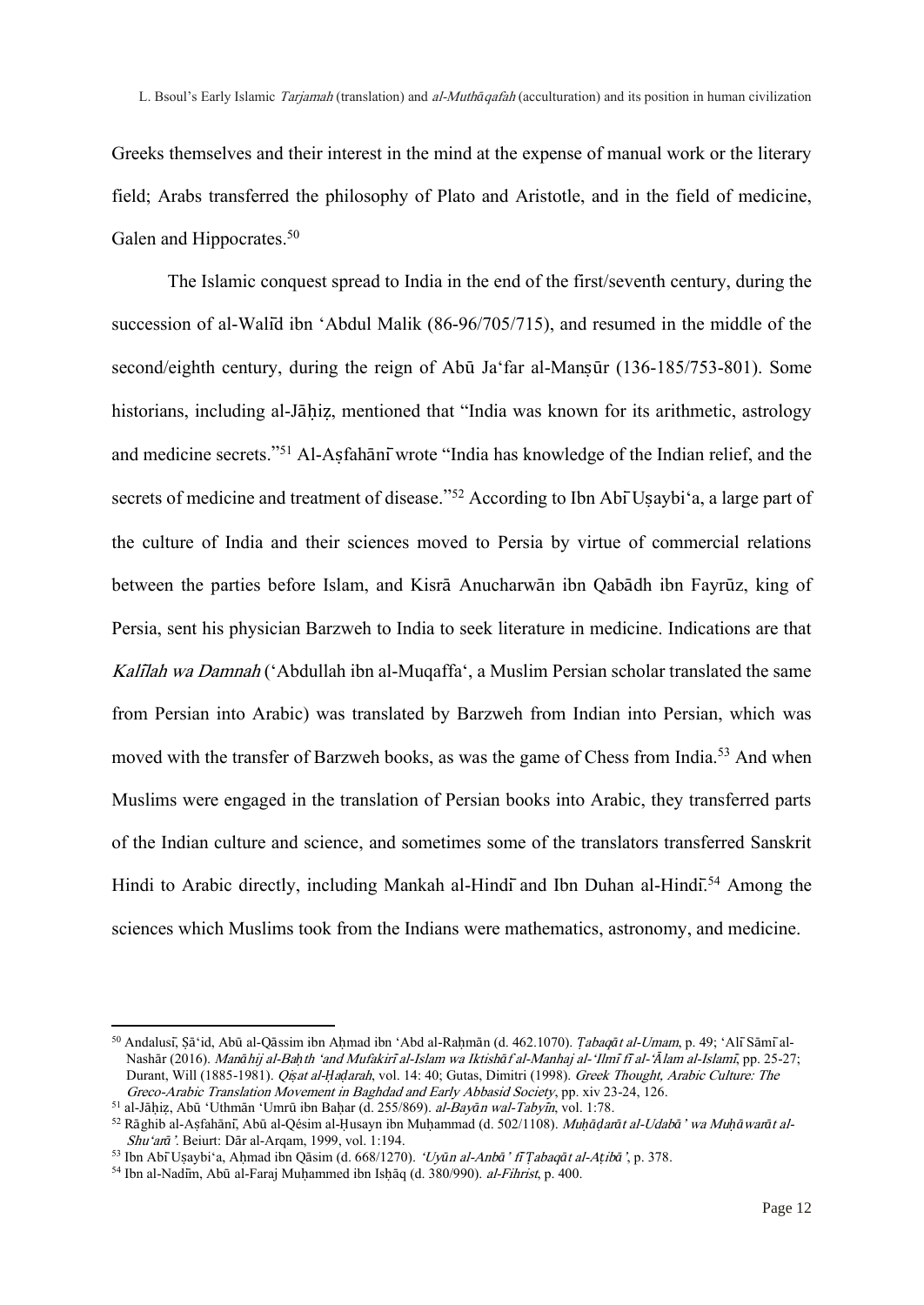## House of wisdom and the prosperity of scientific movement

In 215/830, the House of Wisdom was established in Baghdad. The House of Wisdom is a library, a house of science, and a translation institute. This institute was one of the most important cultural institutes that were established. In the days of al-Ma'mūn and his successors, translation was concentrated in this new institute. The era of translation lasted almost a century from the year 133/750. As Syriac was the language of the greatest translators, many Greek books were transmitted to it before being translated into Arabic.<sup>55</sup>

The encouragement of the caliphs toward the scholars—especially the Hārūn al-Rashīd and then al-Ma'mūn in Baghdad, and the care of the Umayyads in Andalusia—is one of the main reasons for the revival of the scientific movement and its prosperity. Al-Rashīd House of Wisdom or School of Translation in the era of al-Ma'mūn made the greatest effort to translate science, philosophy, and previous knowledge. It was not long before all previous knowledge became available to the Arabs in good translations, and writing and working in science and literature became one of the greatest professions until the proverb was written: Writing honorable professions after the succession.<sup>56</sup>

The role of translation, which was in the House of Wisdom, was followed by another role, that of innovation and creativity. By the tenth century, Arabic was the language used by the j*ā*hiliyyah/ignorant as a tool for poetry only, was known by Muslims, and was turned into a strange, new language, with accurate and easily accessible architecture. At the same time, Arabic become the language of politics and literary communication from Central Asia to North Africa and Andalusia. Since then, the people of Iraq, Syria, Lebanon, Palestine, Egypt, Tunisia,

<sup>&</sup>lt;sup>55</sup> Gutas, Dimitri (1998). Greek Thought, Arabic Culture: The Greco-Arabic Translation Movement in Baghdad and Early Abbasid Society, pp. 55-60.

<sup>56</sup> Maḍhar, Jalāl (1969). Al-*Ḥ*a*ḍā*rah al-Islamiyya As*ā*s al-Taqadum al-'Ilmi*̄*al-*Ḥ*adi*̄*th. Cairo: Markaz al-Sharq al-Awsaṭ, p. 69; Briffault, Robert (1928). The Making of Humanity. London: G. Allen and Unwin Ltd., p. 191.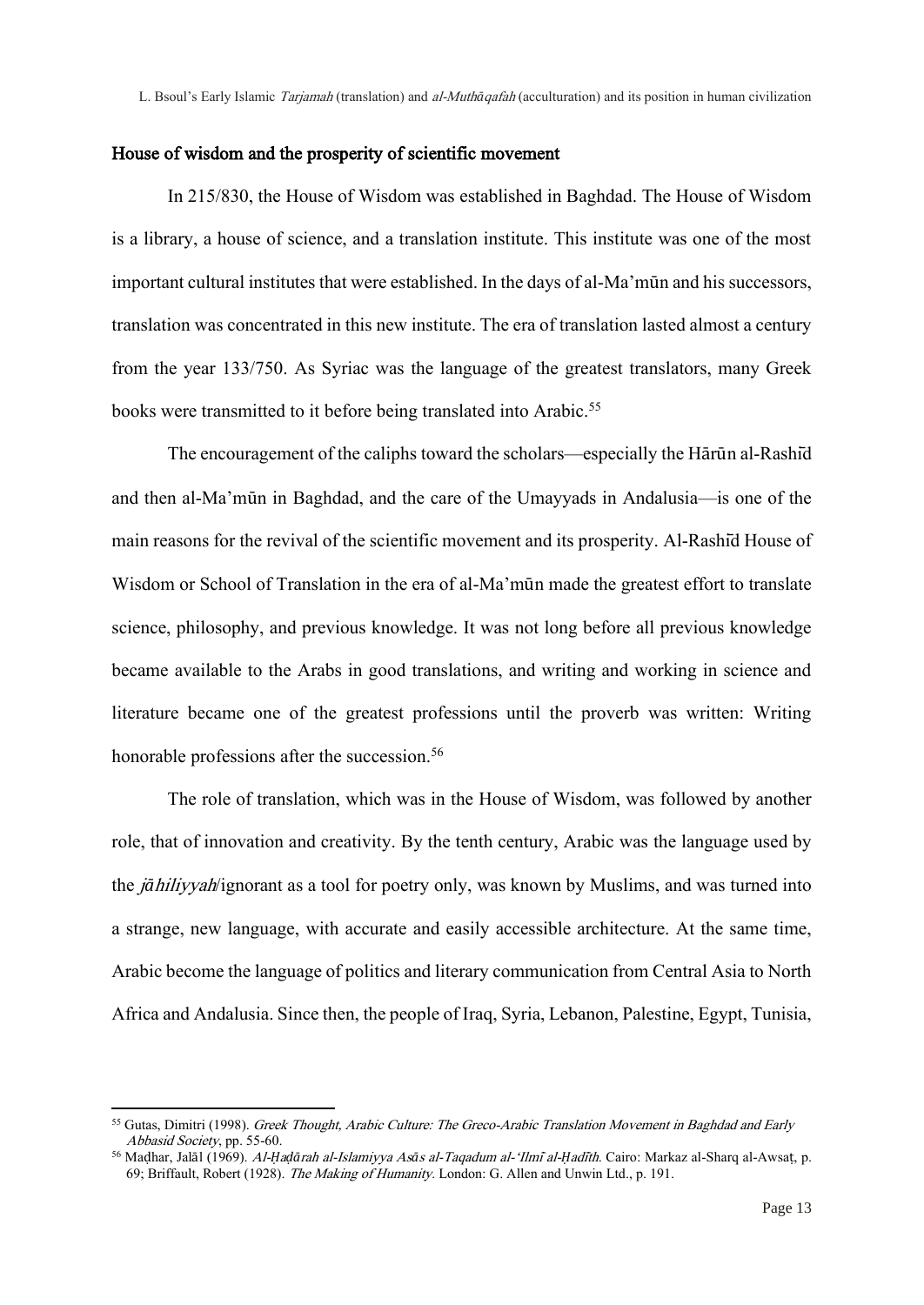Algeria, and Morocco have been revealing their thoughts in the Arabic tongue.<sup>57</sup> The next step came after Dār al-Ḥikma and the formation of the literary scientific complex in the part of Dār al-Ma'mūn, and the spread of printing shops/al-Warr*ā*qi*̄*n—a small bookstore or library—that spread throughout Baghdad.<sup>58</sup>

The House of Wisdom founded by the 'Abbasids in Baghdad is the first House of Wisdom known to the Muslims, containing the greatest issue of precious books of various sciences and knowledge in different languages and texts of cultural institutions; however, because the sources are scattered, it not easy to discuss the texts or authors sequentially. In the House of Wisdom, the most prominent scholars, writers in language, history, jurisprudence, speech, science, etc., wrote some of these books at the request of the caliphs themselves, to be placed in the House of Wisdom.<sup>59</sup> For example, caliph Hārūn al-Rashīd asked al-Aṣma'ī, 'Abd al-Mālik ibn Qarib (d. 216/831) to write a book on history and introduce it to him,  $60$  and he asked the chief justice, Abū Yūsuf, Ya'qūb ibn Ibrāhīm (d. 182/798), to write a book about the land tax/al-Kirāj.<sup>61</sup> Caliph al-Ma'mūn asked al-Farā', Abū Zakāriyā Yaḥyā ibn Ziyād (d. 208/823) to bring together the fundamentals of grammar and what he had heard from the Arabs.<sup>62</sup> Among the famous biographers of the House of Wisdom who transfered books from its library was Ibn al-Nadim (d. 380/990), the author of masterpiece *al-Fihrist*/Index.<sup>63</sup> He read rare books and studied geographical images and books of various nations and languages in the

<sup>57</sup> 'Abd al-'Azīz al-Dūrī(2007). Awr*ā*q fi*̄*al-T*ā*ri*̄*kh wal-*Ḥ*a*ḍā*rah: Awr*ā*q fi al-Fikir wal-Thaq*ā*fah, pp. 235-238.

<sup>58</sup> 'AlīMuḥamad Rāḍī(1970). 'A*ṣ*r al-Islami*̄*al-Dhahabi*̄*: al-Ma'm*ū*n al-'Abb*ā*si*̄*. Cairo: al-Dār al-Qawmiyya, p.73.

<sup>59</sup> Sa'īd al-Dayājī(1975). Bayt al-*Ḥ*ikma. al-Mosul: Mu'asassat Dār al-Kutub, pp. 31-35; Gutas, Dimitri (1998). Greek Thought, Arabic Culture: The Greco-Arabic Translation Movement in Baghdad and Early Abbasid Society, pp. 75-104.

<sup>60</sup> al-Aṣma'ī, 'Abd al-Malik ibn Qarīb (d. 216/831). T*ā*ri*̄*kh al-'Arab qabl al-Islam, ed. Muḥammad Ḥasan Āl Yāsīn. London: Dār al-Warāq, 2008; Sa'īd al-Dayājī(1975). Bayt al-*Ḥ*ikma, p. 36.

<sup>61</sup> Abū Yūsuf, Ya'qūb ibn Ibrāhīb ibn Ḥabīb (d. 182/798). Kit*ā*b al-Khar*ā*j, ed. Taha 'Abd al-Ra'uf Sa'd, Muḥammad Sa'd Ḥasan. Cairo: al-Maktabah al-Azhariyya lil-Turath, 1999.

<sup>62</sup> al-Farā', Abū Zakāriyā Yaḥyā ibn Ziyād (d. 208/823). Ma'*ā*ni al-Qur'*ā*n, ed. Aḥmad Yūsuf, Muḥammad 'Alīal-Najjār. Beirut: Dār al-Surūr, 1989.

<sup>&</sup>lt;sup>63</sup> Ibn al-Nadīm, Abū al-Faraj Muhammed ibn Ishāq (d. 380/990). al-Fihrist, ed. Yūsuf`Alī al-Tawil. Beirut: Dār al-Kutub al-'Ilmiyyah, 2010.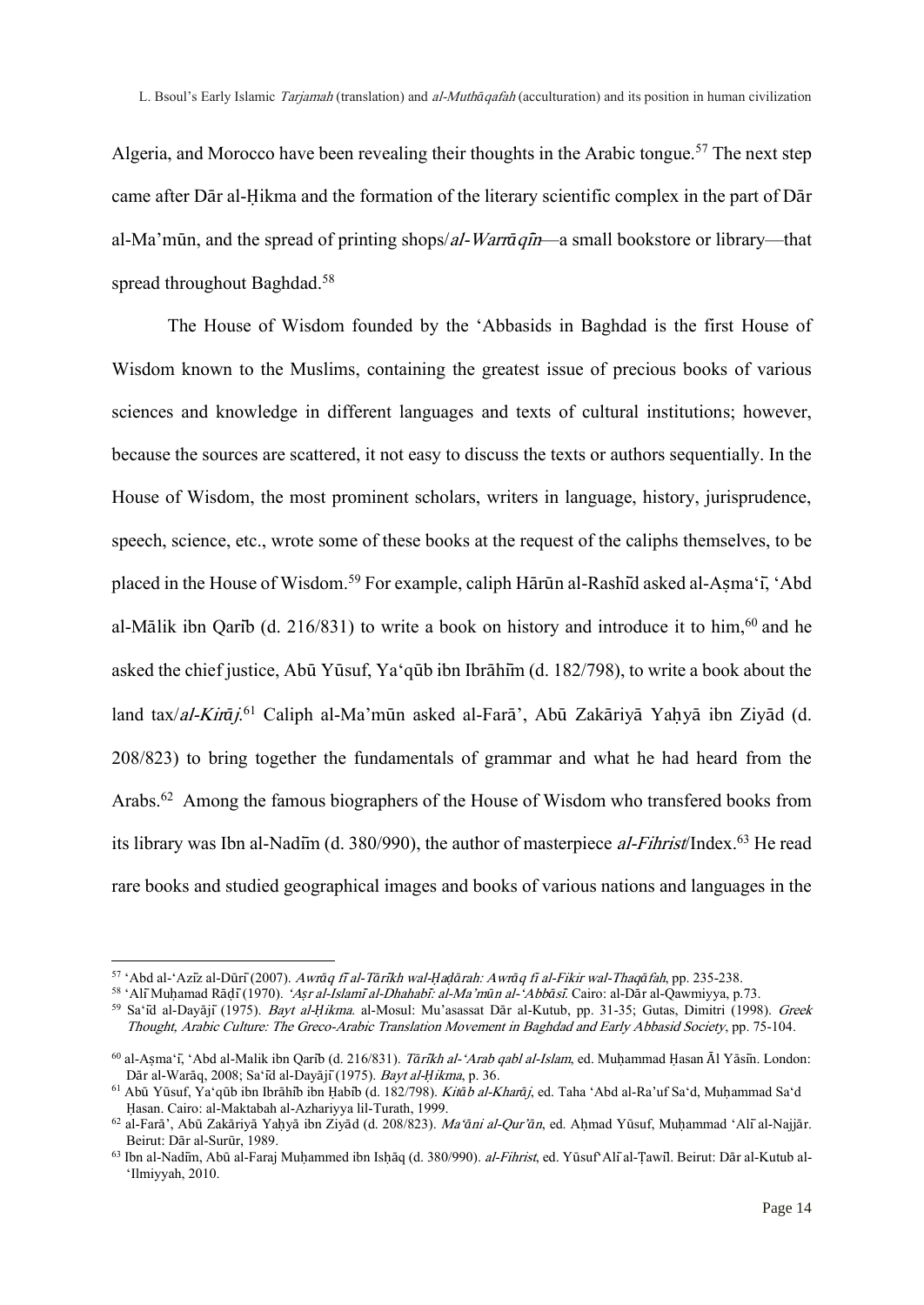House of Wisdom, books and other sources that he relied upon in his precious work.<sup>64</sup> And al-Aṣfahānī, Abū 'Abdullah Ḥamzah ibn al-Ḥasan (d. 360/970), when he wrote his book T*ā*ri*̄*kh Sunni Mul*ū*k al-Ar*ḍ* wal-Anbiy*ā*', <sup>65</sup> was aided by eight copies that were translated into Arabic from a book of *Tārīkh Mulūk al-Furs*; one of these copies was in the library of al-Ma'mūn.<sup>66</sup>

Arab Islamic civilization witnessed the birth of skilled scientists in chemistry such as Jābir ibn Hayyān,<sup>67</sup> and physicists interested in many of the natural phenomena associated with the nature of materials and image, light and magnetism, and movement and motives.<sup>68</sup> The Muslims first took the science of physics of Greece, adding to it right and sound scientific experiments, in addition to what they had quoted from the works of the Greek scholars. Muslims were also interested in botany due to the importance of plants as a source of food for humans and animals alike, as well as the importance of wood and its uses in housing, heating, cooking, and other purposes.<sup>69</sup> The history of the 'Abbasid period includes the Islamic library, with the works it produced in the fields of humanities and experimental sciences.

In the humanities and social sciences, the most famous are the *shari<sup>-c</sup>ah* sciences, where prominent polymath scientists emerged. Scientists and researchers of our time are still working on their manuscripts, which are more extensive than one can imagine. The religious culture of the 'Abbasid period was a window into intertwined cultures, and the door to many of the

<sup>64</sup> Sa'īd al-Dayājī(1975). Bayt al-*Ḥ*ikma. al-Mosul: Mu'asassat Dār al-Kutub, p. 37.

<sup>65</sup> al-Aṣfahānī, Abū 'Abdullah Ḥamzah ibn al-Ḥasan (d. 360/970). T*ā*ri*̄*kh Sunni Mul*ū*k al-Ar*ḍ* wal-Anbiy*ā*' 'alayhim al-*Ṣ*al*ā*t wa al-Salam. Beirut: Dār Maktabat al-Ḥayāt, 1961.

<sup>66</sup> Ṭāriq Muḥammad al-'Azām "Ḥamzah ibn al-Ḥasan Tārīkh Sunni Mulūk al-Arḍ w al-Anbiyā',"Arab Journal for the Humanities, Summer 2013, vol. 31, Issue 123, pp. 153-189.

 $67$  Ibn al-Nadim, Abū al-Faraj Muḥammed ibn Isḥāq (d. 380/990). *al-Fihrist*, pp. 546-550.

<sup>68</sup> Qanawātī, George, "al-Khīmyā' al-'Arabiyya", in RushdīRāshid (2005). Maws*ū*'at T*ā*ri*̄*kh al-'Ul*ū*m al-'Arabiyya, vol. III., pp. 1101-1103; Saliba, George (2007). Islamic Science and the Making of the European Renaissance, pp. 45-46; Seyyed Hossein Nasr (1987). Sciences and Civilization in Islam, p. 191; Jābir ibn Ḥayān (d. 200/816). Kit*ā*b al-Tajri*̄*d, within A group edited and published by Holmyard titled: Mu*ṣ*anif*ā*t fi*̄*'Ilm al-Ki*̄*my*ā*' lil-*Ḥ*aki*̄*m J*ā*bir ibn *Ḥ*ay*ā*<sup>n</sup> Paris, 1928; al-Zarkalī, Khayr al-Dīn (2002). al-A'l*ā*m, vol. 2:104; 'Alī'Abdullah al-Dafā' (1998). Raw*ā*'i' al-*Ḥ*a*ḍḍā*rah al-'Arabiyya w al-Isl*ā*miyya fi*̄* al-'Ul*ū*m, p. 275; 'Abd al-Ḥalīm Muntaṣir (1980).T*ā*ri*̄*kh al-'Ilm wa Dawr al-'Ulam*ā*' al-'Arab fi*̄* Taqadumihi. Cairo: Dār al-Maārif, p. 105-106; Ḥikmat Najīīb (1977). Dir*ā*s*ā*t fi*̄Ṭ*ari*̄*kh al-'Ul*ū*m 'and al-'Arab, p. 266.

<sup>69</sup> Bashīr Niẓām al-Tulīsī, Jamāl Hāshim al-Ḍuwīb (2002). T*ā*ri*̄*kh al-*Ḥ*a*ḍā*rah al-Isl*ā*miyys. Beirut: Dār al-Madār al-Islamī, pp. 299-302.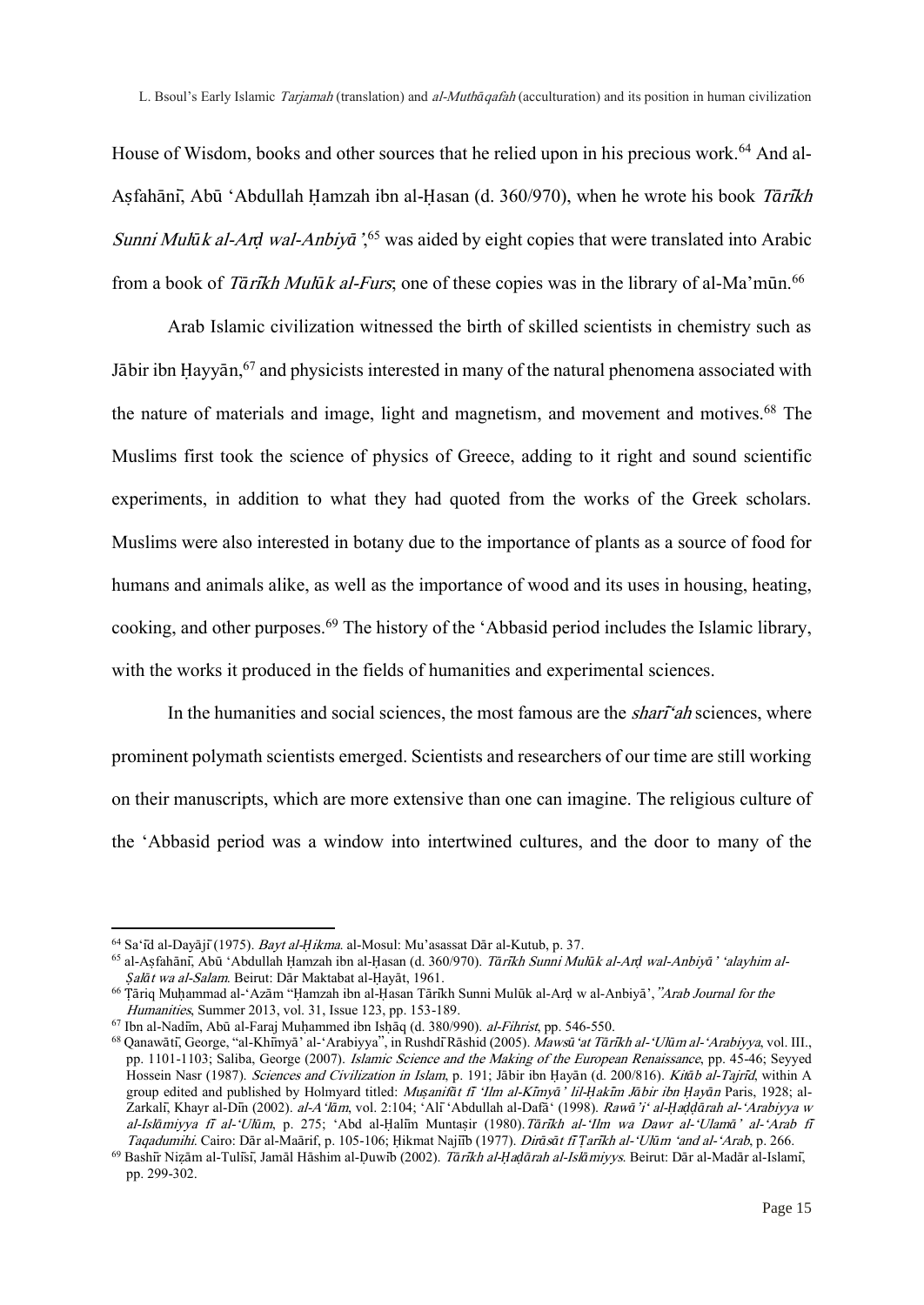sciences and theoretical and spiritual research in which the people of knowledge were immersed. This is the era of the Islamic jurisprudence.

As for the experimental sciences, the 'Abbasid period was full of scholars and scientists, especially after the development of the translation movement, which featured Muslim scientists in the fields of experimental sciences in particular, such as medicine, pharmacy, engineering, astronomy, and other sciences.<sup>70</sup> This House of Wisdom was founded by the 'Abbasids to facilitate the means of study, reading, writing, and translation for those who wished for it. It was impossible for people to learn from rare scientific books, translated from different languages into Arabic. Thus, the Muslims utilized the translators as a link between the Muslims and these sciences, and through these translators transferred the sciences of Greece, Syriac, Copts, Persians, and Indians into Arabic.<sup>71</sup>

We find that the Arabs saved for humanity from loss much of the heritage of the previous era, through their many translations of books; the world was ignorant of these works until they were translated into Arabic. The Arab Muslims were smart, intelligent, eager to see, and willing to benefit from this high intellectual resource, and Muslim scholars have benefited immensely.<sup>72</sup>

The caliphs purged the people of the ignorant ways of reading and studying in the House of Wisdom, which was established to spread the science and knowledge that had been transferred from other nations The caliphs wanted the people to stand up to the facts and the heritage of the nations that were presented to them in various intellectual aspects, and thus opened the doors of the house to all the knowledge seekers, for eager people to learn and to

<sup>70</sup> Hāshīm 'Abd al-Rāḍī'Issā (2001). Qa*ḍā*y*ā* wa maw*ā*qif fi*̄*al-T*ā*ri*̄*kh al-'Abbasi*̄*i. Cairo: Maṭba'at al-'Amrāniyya, pp. 301-305; Bsoul, Labeeb Ahmed (2017). "Classical Muslim Scholars' Development of the Experimental Scientific Method: 'Iml al-Istiqrā'/induction approach and methodology". Journal of Humanities and Cultural Studies R&D, Vol. 2, Issue 4, August, pp. 1-33.

<sup>71</sup> Twafīq Yūsuf al-Wā'ī(1988). sl-*Ḥ*a*ḍā*rah al-Islamiyya muq*ā*ranah bi al-*Ḥ*a*ḍā*rah al-'Arabiyya. Cairo: Dār al-Wafā', p. 305.

<sup>72</sup> Ibid, p. 307; Aḥmad Shalabī(1966). T*ā*ri*̄*kh al-Tarbiyya al-Islamiyyah, pp. 234-235.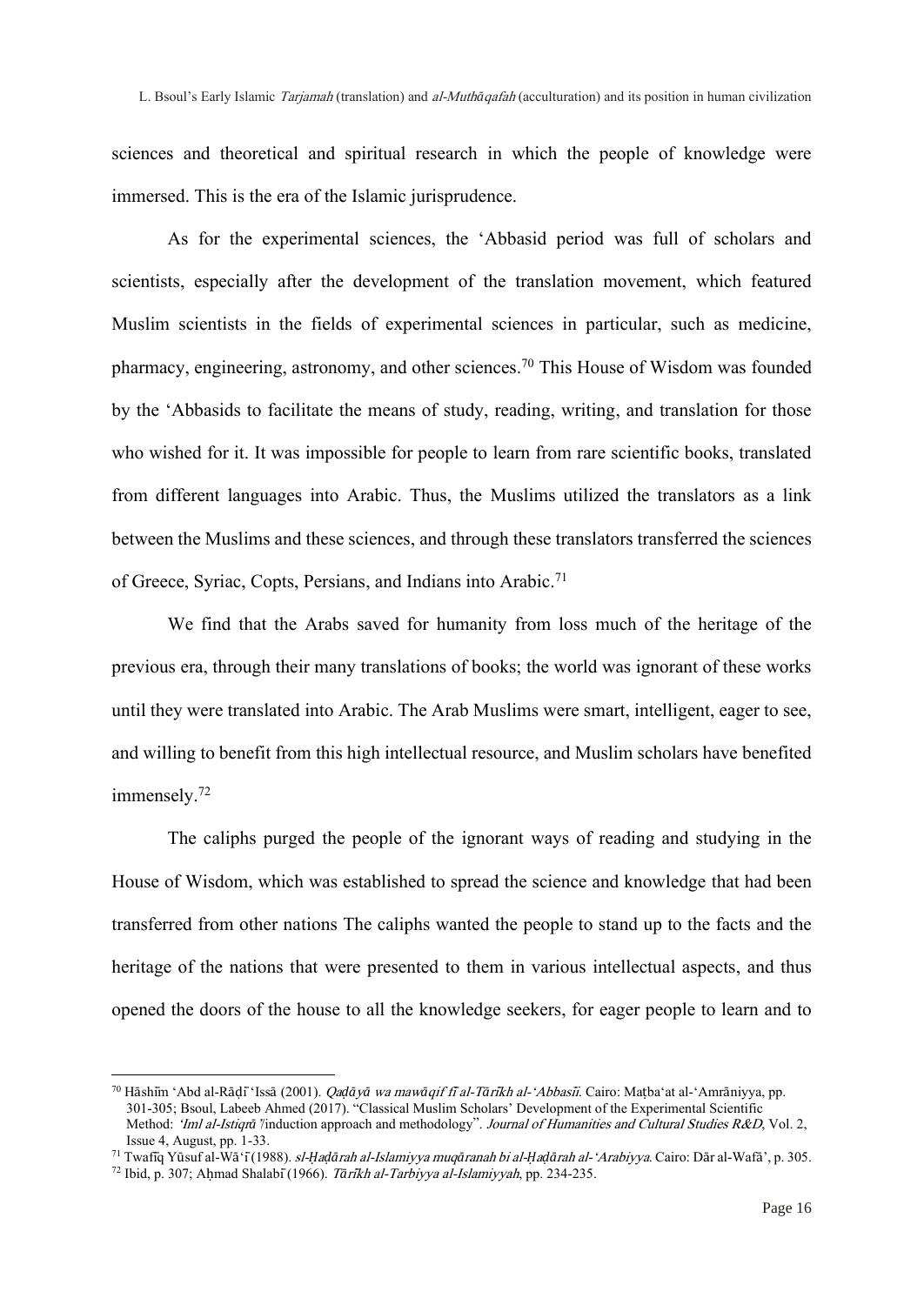attract them, and to facilitate reading, study and copying. People also could attend scientific debates that took place between scientists in this house, on various sciences and the arts and the emergence of opinions and so on.<sup>73</sup>

This tolerance that prevailed in the House of Wisdom was founded by the caliphs themselves, who loved to spread the pure scientific spirit among all classes. While these books on various intellectual areas were available in the bookshops of the poets in the capital of al-Rashid and al-Ma'mūn, Europe was wandering in the dark.<sup>74</sup> Iraq also became in the Abbasid era the most important place for the scientific movement in the world, especially Baghdad, which has gained a wide international fame. In the Islamic and Arabic sciences, or in the transfer of foreign sciences, what contributed to that fame was that their scholars were familiar with a number of languages such as Syriac, Greek, Persian, Hindi, Aramaic, Amhari, and Hebrew.<sup>75</sup> And the House of Wisdom remained on the covenant with a pillar that radiated wisdom and knowledge, shining brightly, until evil invaded Baghdad in 1258 from the Mongols.<sup>76</sup>

This flourishing of civilization was not free from influence of scientific advancement. The Arabs understood the difference between being specialized in a specific field of science and scholars who were familiar with the latest findings of science. The authors of results of scientific research were slowly published, just as poets and professors of literature advanced in the classical style. The various sciences of the former and their knowledge came under the hands of the Arabs.<sup>77</sup> It was two centuries before the Arabs had fully absorbed this knowledge, and at the same time worked hard to scrutinize, examine, and correct what they found and then

<sup>73</sup> Sa'īd al-Dayājī(1975). Bayt al-*Ḥ*ikma, pp. 38-39; Micheau, Françoise. "al-Mu'asassāt al-'Ilmiyya fīal-Sharq al-Adnā fī al-Qurūn al-Wiisṭā," in RushdīRāshid. Maws*ū*'at T*ā*ri*̄*kh al-'Ul*ū*m al-'Arabiyya. vol. III: 1259-1260.

<sup>74</sup> Sa'īd al-Dayājī(1975). Bayt al-*Ḥ*ikma, pp. 38-39.

<sup>75</sup> NājīNājīMa'rūf (1969). W*āṣ*ilat al-*Ḥ*a*ḍā*rah al-'Arabiyya, p. 428.

<sup>76</sup> Zakariyā Hāshim Zakariyā (1975). Fa*ḍ*l al-*Ḥ*a*ḍā*rah alIslamiyya wal-'Arabiyya'al*ā* al-'*Ā*lam, p. 282.

<sup>77</sup> Jalāl Maḍhar (1969). Al-*Ḥ*a*ḍā*rah al-Islamiyya As*ā*s al-Taqadum al-'Ilmi*̄*al-*Ḥ*adi*̄*th, p. 68.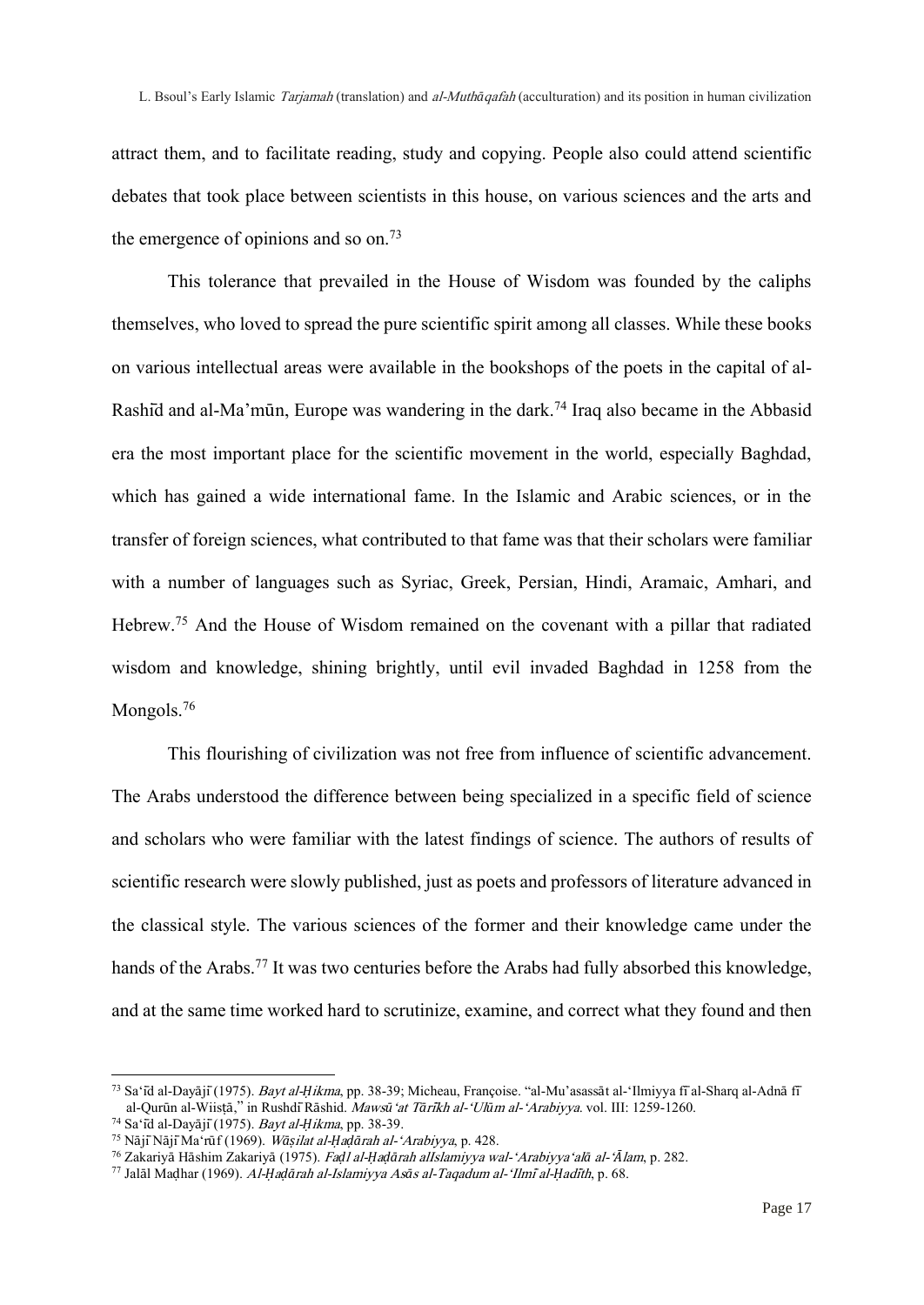add a new form of approach to the field of knowledge known as istiqr*ā*'/inductive approach, which had no precedent in any civilization or scholar.<sup>78</sup> The translators were transferring to Arabic the ammunition of science left by the ancient civilizations of the Egyptians, Greece, Persians, and others.<sup>79</sup>

## House of wisdom and its role in spreading Arab civilization to the West

An indication of the interest of Arabs in science, culture, and literature is the phrase that was carved at the doors of science institutes in Andalusia: "The world is based on four pillars: the knowledge of the wise, the great justice, the prayer of the devout, and the valiant valor."<sup>80</sup> It is remarkable that knowledge came in this phrase which describes the Islamic ideals in Europe. The Arabs began their scientific renaissance in the eighth century by translating, and then they took up the research of intellectual issues and the codification of mathematical and natural sciences until the 14th century. Their activity became astonishing in this regard.<sup>81</sup>

It seems to the observer of the Arab civilization that it appeared and failed, or as if it did not appear and was not revealed. But when one looks at the factors that led to the intellectual renaissance in the Latin world, one realizes that this glorious heritage, which grew and flourished in six centuries, the light of human thought during its dark ages, did not dissolve like a summer cloud. It did not fade like water rings, but was carried out to another place of the human family and helped to create an emerging thought, groping for life and trying to get out of darkness to light.<sup>82</sup>

<sup>78</sup> Bsoul, Labeeb Ahmed (2017). "Classical Muslim Scholars' Development of the Experimental Scientific Method: 'Iml al-Istiqr*ā*'/induction approach and methodology." Journal of Humanities and Cultural Studies R&D, Vol. 2, Issue 4, August, pp. 1-33.

<sup>79</sup> Zakariyā Hāshim Zakariyā (1975). Fa*ḍ*l al-*Ḥ*a*ḍā*rah alIslamiyya wal-'Arabiyya'al*ā* al-'*Ā*lam, p. 280.

<sup>80</sup> Aḥmad Mulhtār al-'Abādī (1971). Fī al-Tārīkh al-'Abbāsī wal-Andalusī. Beirut: Dār al-Nahḍal; Hudā al-Tamīmī (2015). Al-Adab al-'Arabi*̄*'Abr al-'A*ṣū*r. Beirut: Dār al-Sāqī; 'Umar Ibrāhīm Tawfiq (2012). al-W*ā*fi*̄*fi*̄*T*ā*ri*̄*kh al-Adab al-'Arabi*̄* <sup>f</sup>i*̄*al-Andalus: Maw*ḍū*'*ā*tihi wa Fun*ū*nahu. Amman: Dār Ghaydā'; 'Abd al-'Azīz 'Atīq (1976). al-Adab al-'Arabi*̄*fi*̄*al-Andalus. Beirut: Dār al-Nahḍah; Ḥiṭī, Philip, Edward Jirjis and Jibrā'īl Jabūr (1980). T*ā*ri*̄*kh al-'Arab. Cairo: Gandūr li-Ṭibā'ah, p. 181.

<sup>81</sup> Kamāl al-Bāzjī(1966). Ma'*ā*lim al-Fikir al-'Arabi*̄*fi*̄*al-'A*ṣ*r al-Wasi*̄ṭ*. Beirut: Dār al-'Ilm lil-Malāyīn, pp. 335-336.

<sup>82</sup> Ibid.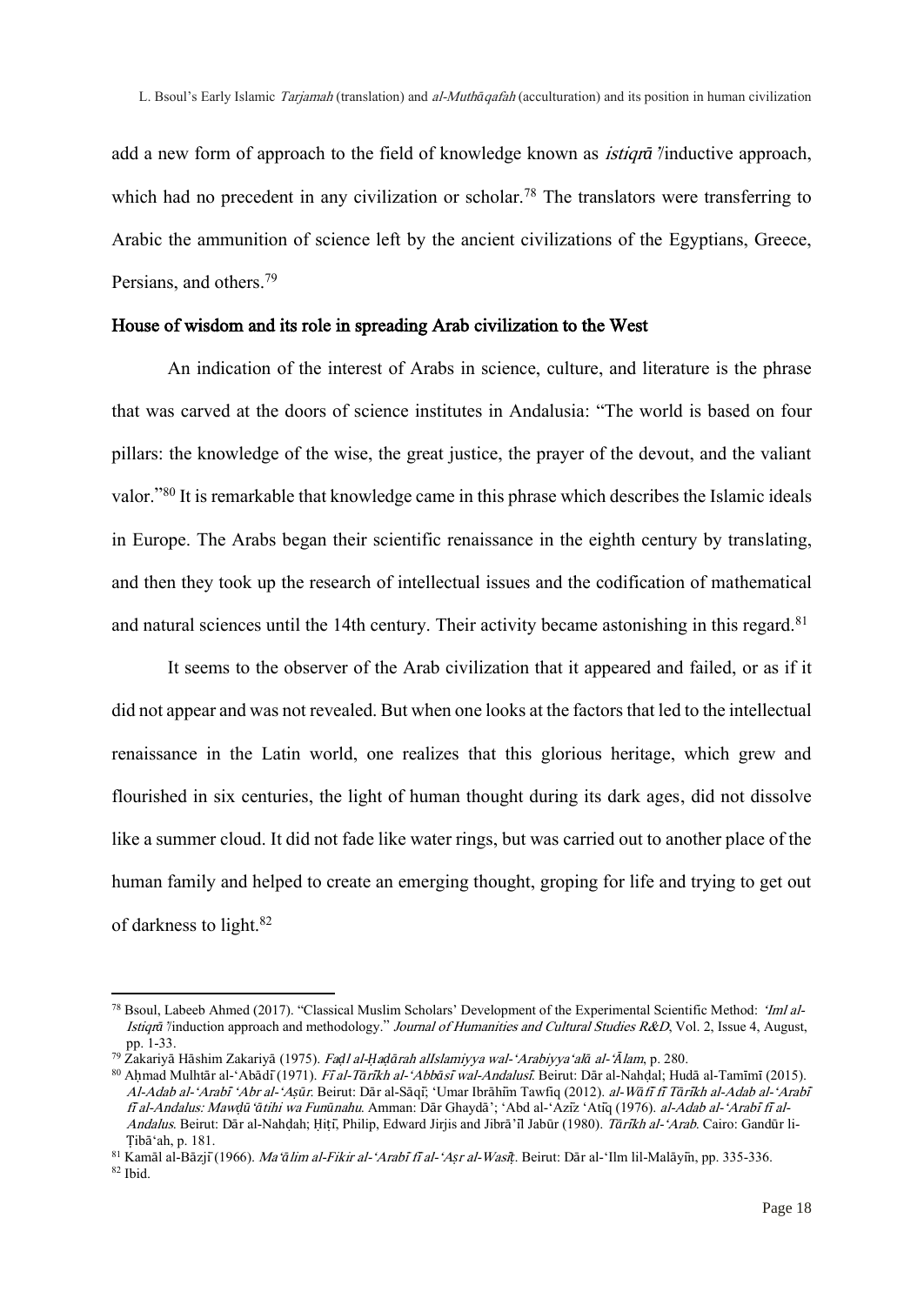Muslims played a great role in the service of world culture. They saved these sciences and received these books in the dark ages, giving them life. Through their institutes, universities, and research, this knowledge reached Europe. Large groups of Arabic texts were translated into Latin, mainly for the culture of modern Europe, and this was one of the most important reasons for the European Renaissance. The first 'Abbasid era lamented the intellectual vigilance that took place in it, and this vigilance had a profound impact on the intellectual and cultural movements in the world, and a great deal of foreign culture was dependent on it, especially Persian, Indian, and Greek.<sup>83</sup>

The Arab speaking peoples were at the forefront of carrying the flame of culture and civilization throughout the world. The efforts of these peoples also enabled earlier sciences and their philosophy to return to Europe; along with scientific experimental results and commentaries added to the Greek classical works, this facilitated the emergence of the Renaissance in Western Europe.<sup>84</sup> The scientific renaissance began in the 8th century with translation and transport. The transfer was from Greek to Arabic through Syriac, from Hindi to Arabic through Persian, and then from Arabic to Latin; through Hebrew or Spanish and then between them occurred without an intermediary. Just as the intellectual movement did not originate in the West, it was preceded by a period of readiness and a sense of need, and it did not come into the Latin world until after an acute sense of urgency.<sup>85</sup>

The Islamic world has entered European thought in many ways, in part because Andalusia was a remarkable chapter in the intellectual history of the Middle Ages. Between the middle of the eighth century and the beginning of the 13th century, the Arab speaking

<sup>83</sup> Aḥmad Shalabī(1966). T*ā*ri*̄*kh al-Tarbiyya al-Islamiyyah, vol. 3: 331-334.

<sup>84</sup> See Bsoul, Labeeb Ahmed (2018). Medieval Islamic World: An Intellectual History of Science and Politics. New York: Peter Lang Publishing Inc.; Saliba, George (2007). Islamic Science and the Making of the European Renaissance. Cambridge: The MIT Press.

<sup>85</sup> Kamāl al-Bāzjī(1966). Ma'*ā*lim al-Fikir al-'Arabi*̄*fi*̄*al-'A*ṣ*r al-Wasi*̄ṭ*, p. 337.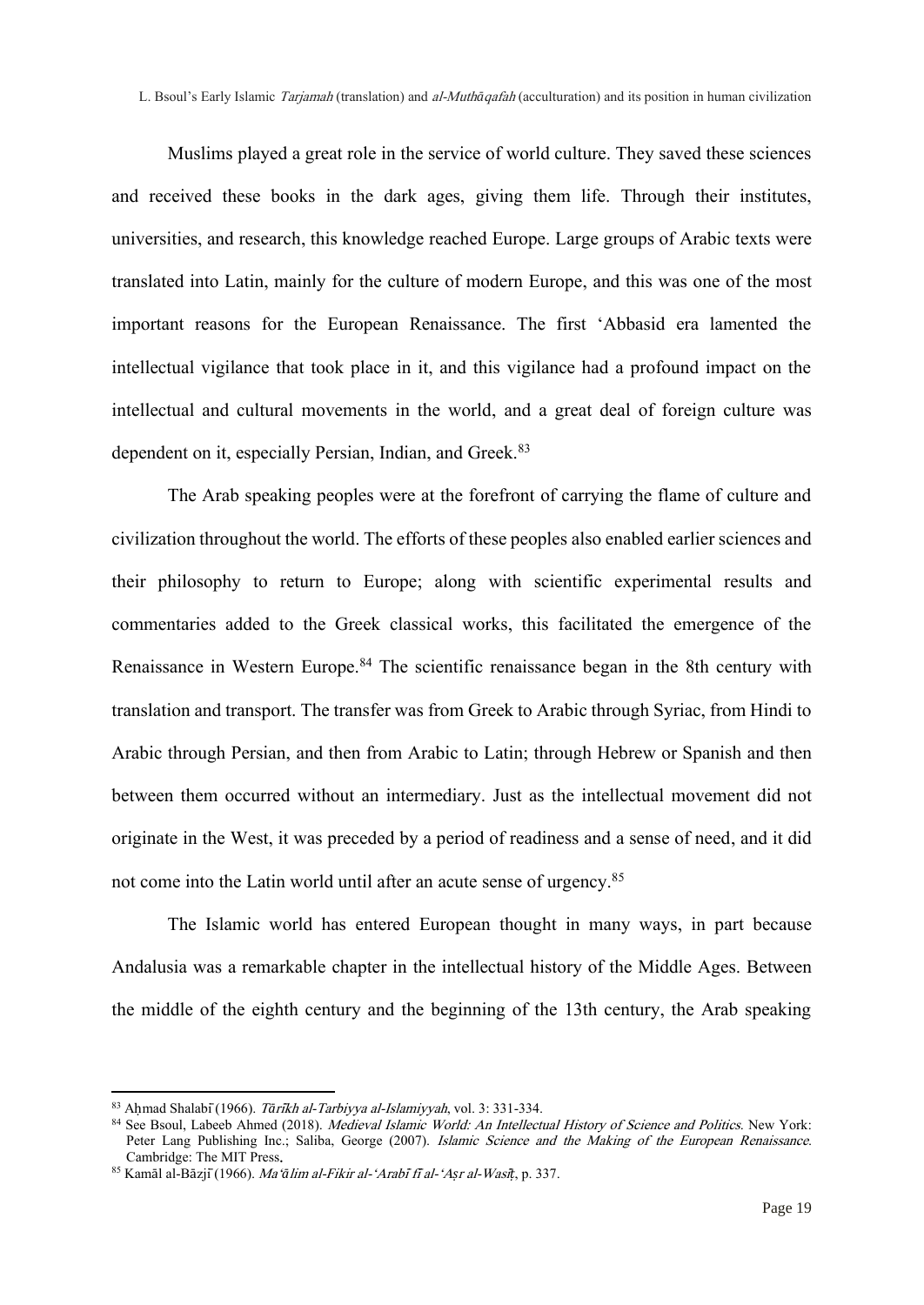peoples were at the forefront of the cultural and modern agendas throughout the world. The efforts of these peoples also enabled the science of previous civilizations and their philosophy to return to Europe with Arabic thoughts, facilitating the emergence of the Renaissance in Western Europe and perhaps the greatest scientists of Andalusia. 'Alīibn Hazm al-Qurtubī(d. 456/1064), poet, writer, philosopher, and jurist, is one of the two or three who are considered the most prolific authors and thinkers of Islam. <sup>86</sup>

The intellectual connection between the Arabs and the Latins was the strongest in Sicily. They were here more firmly established than elsewhere, including in terms of science. Arab civilization started being documented in Sicily in the second half of the tenth century.<sup>87</sup> Andalusia was no less important than Sicily. Cordoba was one of the most famous cities in the world. It was a competitive city of Cairo, Baghdad, and Constantinople and a destination of Western science students. Arab civilization spread towards the north, with emigration of the invaders to Christian Spain. Many of these people were scholars of science and took with them what they had learned of the effects of this civilization, especially Western codes/corpus.<sup>88</sup>

As for Spain, the institutes of science spread so widely that it is said that Cordoba alone had several hundred of these institutes, teaching philosophy, literature, history, and science in its various branches, as well as religious studies.<sup>89</sup> Spain developed institutes of higher studies, such as those now called universities, and one of the most famous universities in Spain is the

<sup>86</sup> Ibn Khalikān, Abū al-'Abbās Shams al-Dīin (d. 680/1282). Wafiyy*ā*t al-A'y*ā*n wa Anb*ā*' Abn*ā*' al-Zam*ā*n, Ed. Iḥsān 'Abbāās. Beirut: Dār Sadir, 1977, vol. 3: 325-330; Dhahabī, Shams al-Dīn Abū īAbd Allāh Muḥammad ibn'Uthmān (d. 748/1348). Siyar A'l*ā*m al-Nubal*āʾ*, ed. Shuīayb al-Arnāʾūṭ and Ḥusayn al-Asad. Beirut: Muʾassasat al-Risālah, 1985, vol. 18: 187; Ibn Mifliḥ, Ibrāhīm ibn Aḥmad (d. 1478). Al-Maq*ṣ*ad al-Arshad fi*̄*Dhikir A*ṣḥā*b Aímad ibn *Ḥ*anbal, ed. 'Abd al-Raḥmān ibn al-'Uthaminīn. Riyadh: Mkatabat al-Rushd, 1990, vol. 2: 213-214; Ibrāhīm Zakariyā (1966). Ibn *Ḥ*azm: al-Mufakit al-*Ẓā*hiri*̄*al-Maws*ū*'i*̄*. Cairo: al-Dār al-Maṣriyya; Sharaf al-Dīn 'Abd al-Ḥamīd (2012). Ibn *Ḥ*azm wa Manhajuhu fi al-Naq al-U*ṣū*li*̄*. Amman: Dār al-Warāq; Ṭāhā al-Ḥajrī(1960). Ibn *Ḥ*azm: *Ṣū*rah Andalusiyya. Cairo: Dār al-Fikir al- 'Arabī; Farūkh 'Umr (1978). Ibn *Ḥ*azmal-Kabi*̄*r. Beirut: Dār Libnān; Sālim Yāfūt (2009). Ibn *Ḥ*azm wal-Fikir al-Falsafi*̄*bi al-Maghrib wal-Andalus. al-Dār al-Baydhā': Dār al-Thaqāfah; 'Abd al-Laṭīf Sharāra (1980). Ibn *Ḥ*azm <sup>R</sup>*ā*'i*̄*d al-Fikir al- 'Ilmi*̄*. Beirut: al-Maktab al-Tijārī; Muḥammad Abū Zahrah (2009). Ibn *Ḥ*azm: *Ḥ*ay*ā*tihi wa 'A*ṣ*rihi Ar*ā*'uhu wa Fiqhuhu. Cairo: Dār al-Fikir al-'Arabī.

<sup>87</sup> Kamāl al-Bāzjī(1966). Ma'*ā*lim al-Fikir al-'Arabi*̄*fi*̄*al-'A*ṣ*r al-Wasi*̄ṭ*, p. 340.

<sup>88</sup> Ibid, p. 341.

<sup>89</sup> Hitti, Philip Khuri (1948). The Arabs: A Short History. London: MacMillan, p. 159, 177.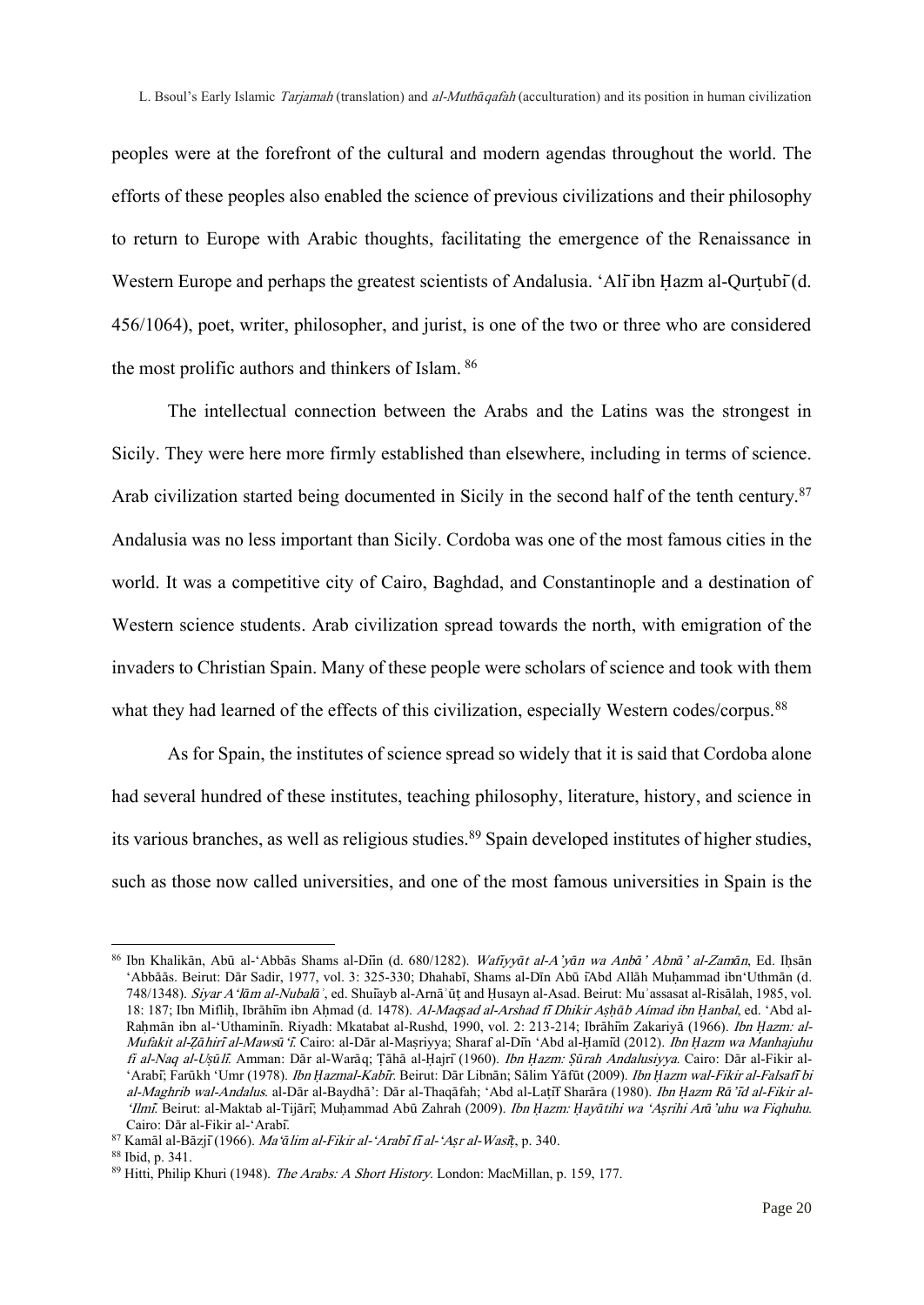University of Cordoba, Seville, Malaga and Granada. In these universities in Spain, European students were taught to learn and study.<sup>90</sup>

While it is true that Muslims drew from many of the sciences of the Byzantines, the Copts, the Indians, and the Persians, when they translated these sciences into the Arabic language, reflected upon, analyzed, and scrutinized them, and added new scientific experiments, they made these sciences their own. They translated works into the Arabic language of Hindi and what is now known as Arabic numerals, including decimal fractions, and it is necessary to recognize their role in the development of algebra. The Europeans owe the Arabs what they have achieved in the mathematical sciences as as result.<sup>91</sup>

The most prominent role of Arabs in the formation of European thought is science in its various branches: medicine, nature, chemistry, astronomy, mathematics, natural history, and agriculture. In mathematics, the Arabs deserve the greatest credit because they were the ones who introduced the decimal system; the Greeks used numbers from 1 to 999, then used the comma, and the center point only later.<sup>92</sup> The European students, in their studies of algebra, relied heavily on an Arabic book translated into Latin. This book was written in the era of al-Ma'mūn after the experiments of Muḥammad ibn Mūsā al-Khawārizmī (d. 232/846).<sup>93</sup> The Arabs were not only translators or moderators of the sciences; Arab astronomers invented the astrolabe to measure altitude and were able to know when the stars appeared, and the hours of the solar eclipse and the lunar eclipse.<sup>94</sup>

<sup>90</sup> Sharif, M. M. (1966). Dir*ā*s*ā*t fi*̄*al-*Ḥ*a*ḍā*rah al-Islamiyya, al-Fikir al-Isl*ā*mi*̄*wa Mut*ā*ba'at *Ā*th*ā*rahu, tr. Aḥmad Shalabī. Cairo: Maktabat al-NahḌah, vol. 1: 49-50.

<sup>91</sup> Ibid, vol. 3: 232.

<sup>&</sup>lt;sup>92</sup> 'Abd al-Rahmān Badawī (1965). *Dawr al-'Arab fī Takwīn al-Fikir al-'Urūbī*. Beirut: Dār al-Adab, p. 21; Rushdi Rashid "al-Tḥlīl al-Tawāfuqī, al-Tḥlīl al-'Adadī, al-Tḥlīl al-Diofanṭasī, wa Naẓariyat al-'Adād," in RushdīRāshid. Maws*ū*'at <sup>T</sup>*ā*ri*̄*kh al-'Ul*ū*m al-'Arabiyyai. Beirut: Markaz Dirāsāt al-Wiḥda al-'Arabiyya, vol. II: 491-538.

<sup>93</sup> Karam Ḥilmī Farḥāt Aḥmad (2004). Al-Tur*ā*th al-'Ilmi*̄*lil-*Ḥ*a*ḍā*rah al-Islamiyya fi*̄*al-Sh*ā*m wal-Iraq khil*ā*l al-Qirn al-<sup>R</sup>*ā*bi' al-Hijri*̄*, pp. 642-643.

<sup>94</sup> Sharif, M. M. (1966). Dir*ā*s*ā*t fi*̄*al-*Ḥ*a*ḍā*rah al-Islamiyya, al-Fikir al-Isl*ā*mi*̄*wa Mut*ā*ba'at *Ā*th*ā*rahu, vol. 3: 232.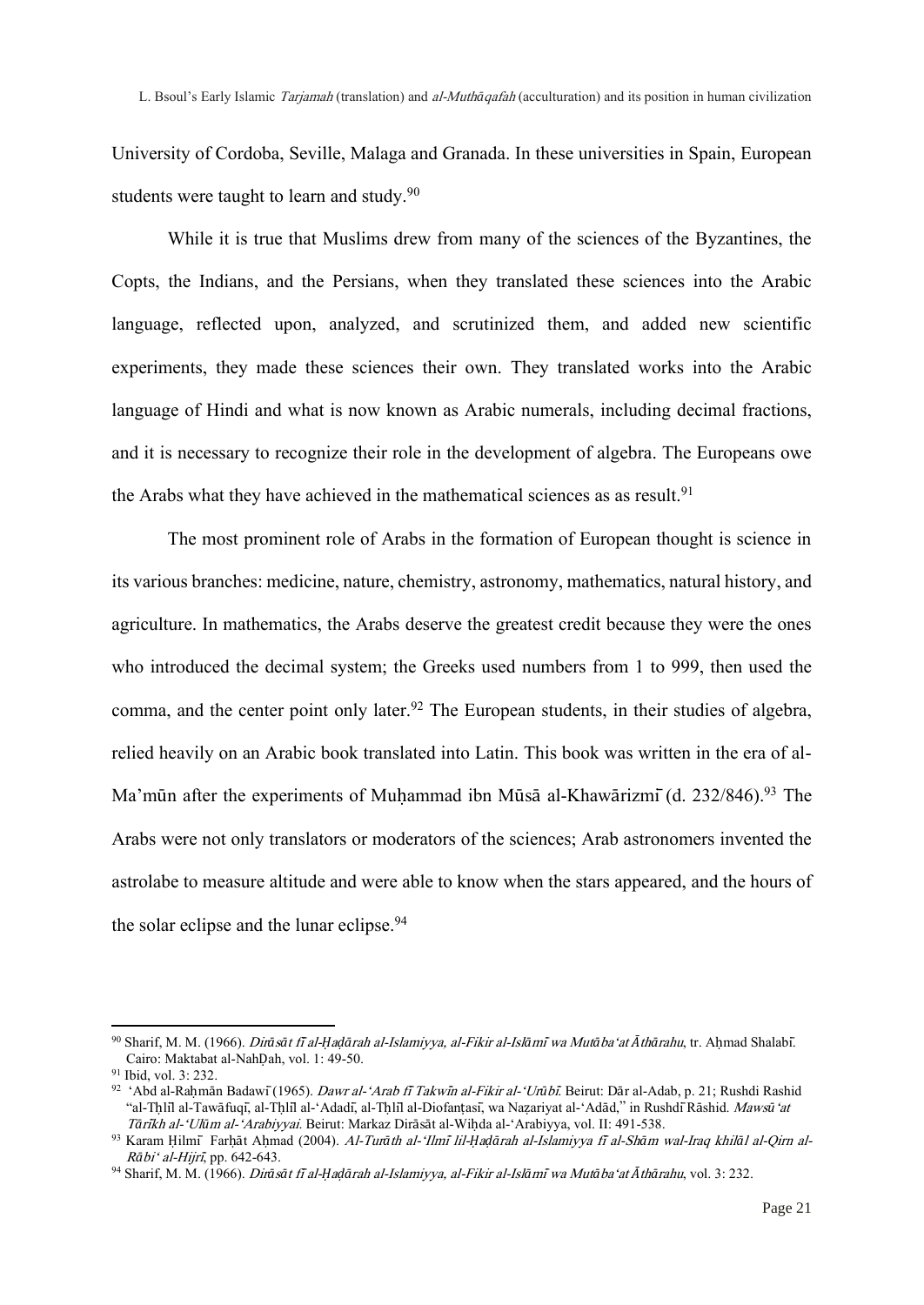Arab doctors did outstanding research and made several very important discoveries, including scabies, for which Ibn Zuhar (d. 590/1194) discovered the parasitic germ. <sup>95</sup> The Arabs established diagnostic tests based on pulse and urine.<sup>96</sup> And they made great efforts in discovering what they called the causes and signs (i.e. the causes and symptoms) of diseases, as well as the study of food systems and pharmacopeia/the botany of deciduous trees, using the research of botanists. They also are credited with creating and organizing public hospitals where patients were treated free of charge at the expense of the state, and some cities established a senior doctor. 97

Arab medicine moved early to Europe, establishing medical schools, all of which used Arabic books translated into Latin mainly for teaching medicine. The Arabic doctor whose name was most prominent is Muḥammad ibn Zakariyā al-Rāzī(Rhazes [236-311/850–923]), among the most famous Arab physicians.<sup>98</sup> He was at the forefront of medical research and produced over 200 medical and philosophical works. <sup>99</sup> His book al-*Ḥā*wi*̄*fi*̄* al-*Ṭ*ibb (The

<sup>95</sup> Ibn AbīUṣaybi'a, Aḥmad ibn Qāsim (d. 668/1270). 'Uy*ū*n al-Anb*ā*' fi*̄Ṭ*abaq*ā*t al-A*ṭ*ib*ā*', p. 162; Honke, Zagrid (1981). Allahs sonne uber dem abendland unser Arabisches erbe, pp. 270-282; Azar, Henry A. (1988). Ibn Zuhr (Avensoar) "Supreme in the Science of Medicine since Galen": The Translation of his Work into Latin and His Image in Medieval Europe, Ph.D. Dissertation, University of North Carolina at Chapel Hill, 1998, Ann Arbor: UMI; Idem (2008). The Sage of Seville: Ibn Zuhr, his time, and his medical legacy. Cairo: The American University of Cairo Press.

<sup>96</sup> Smith, Emily Savage (2005). "al-Ṭib," in RushdīRāshid. Maws*ū*'at T*ā*ri*̄*kh al-'Ul*ū*m al-'Arabiyyai. Beirut: Markaz Dirāsāt al-Wiḥda al-'Arabiyya vol. III: 1151-1224.

<sup>97</sup> Ibid, vol. III: 1189-1200; Bsoul, Labeeb Ahmed. "An Arab-Muslim Scientific Heritage: Islamic Medicine." Journal of Humanities and Social Science (IOSR-JHSS). Volume 21, Issue 10, Ver. 8 (October 2016), pp. 29-46.

<sup>98</sup> Abū Bakr Muhammad ibn Zakariyā al-Rāzī served as president of the Bimarstan Baghdad al-Mu'tadadī. He wrote approximately 200 medical books on various diseases and in all branches of medicine known at that time. All of them were translated into Latin and remained key medical references until the seventeenth century. His greatest books were History of Medicine and "Mansouri" in Medicine and a book which includes precise descriptions of the anatomy of the body. He invented the surgical suture and contributed to making ointments and the progress of pharmacology. Ibn al-Nadim's Fihrist, al-Qafṭī's Akhbar al-'Ulam*ā*' bi- Akhb*ā*r al-*Ḥ*ukam*ā*', and Ibn 'Uṣbā 'ā's Tab*ā*q*ā*t al-A*ṭ*ib*ā*' mention al-Rāzī. He wrote 200 books, ranging from large encyclopedias to vignettes on medicine, philosophy, chemistry, and other disciplines. We should make it clear here that much is unkown about manuscripts affecting both al-*Ḥā*wi*̄*fi*̄*al-*Ṭ*ibb and al-J*ā*mi' al-Kabi*̄*r. Historians agree that al-Rāzīwas a virtuous and well-read physician and surgeon, as well as a link between science and practice. He had courage, refuted those Greek masters of medicine whose views did not agree with clinical practice, and reflected upon his view through his works in theory and practice. This was seen as a greater share of his contribution to the field of medicine since then. See Ibn al-Nadiīm (2010). al-Fihrist, pp. 469-473; Jamāl al-Diīn Abū al-Ḥassan 'Alī ibn Yūsuf al-Qafqī(2008). T*ā*rikh al-'Ulam*ā*', ed. Yulus Libert. Cairo: Maktabat al-Ādāb, p. 271; Ibn AbīUṣaybi'ah, 'Uy*ū*n al-Anb*ā*' <sup>f</sup>i*̄ṭ*abaq*ā*t al-A*ṭ*i*̄*bb*ā*', pp. 414-427.

<sup>99</sup> Ibn al-Nadīm (2010). al-Fihrist, pp. 470-472; Jamāl al-Dīn Abū al-Ḥassan 'Alīibn Yūsuf al-Qafqī, (2008). T*ā*rikh al- 'Ulam*ā*', ed. Yulus Libert. Cairo: Maktabat al-Ādāb, p. 271; Ibn AbīUṣaybi'ah, Muwafaq al-Dīn Abū al-'Abbās ibn Sadīd al-Dīn al-Qāsim (d. 668), 'Uy*ū*n al-Anb*ā*' fi*̄ṭ*abaq*ā*t al-A*ṭ*i*̄*bb*ā*', pp. 414-427; Ibn Jaljal, 1985. *Ù*abaq*ā*<sup>t</sup> al-A*ṭṭ*ib*ā*' wa-l *Ḥ*ukam*ā*', ed. Fu'ād Sayyid. Beirut: Mu'assasat al-Risālah, pp.77-80.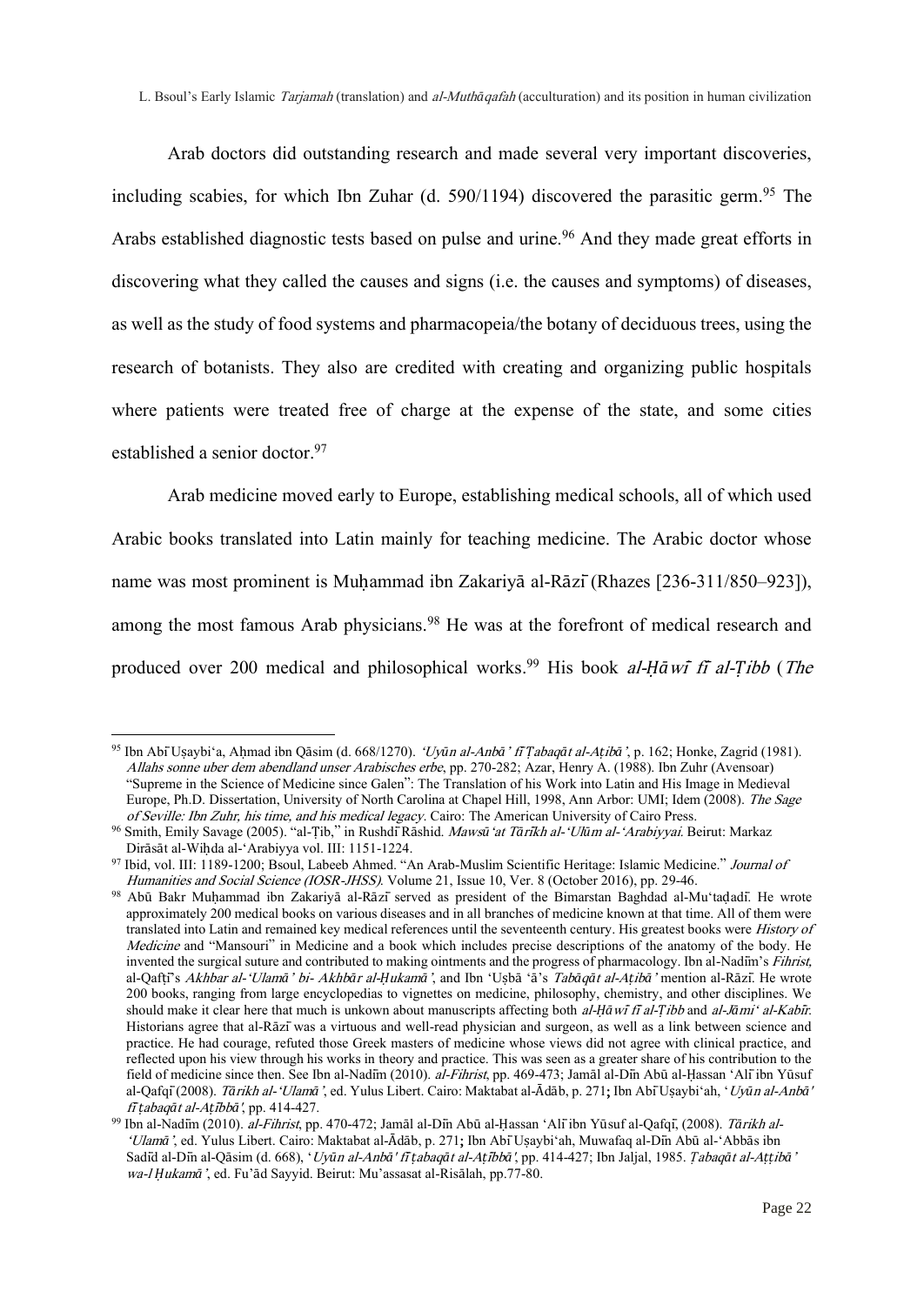Comprehensive in Medicine)<sup>100</sup> is a major medical encyclopedia of knowledge and has been translated into Latin with the title, "Liber Dictus Elhavi." It contains new views on the method of cupping of nerves and muscles of the throat area.<sup>101</sup>

Arab art also had an impact on the Latin renaissance. In music, many of the books written by Arabs were translated into Latin, most notably al-Farāabī's book in the Kti*ā*bfi <sup>T</sup>*ā*ri*̄*kh al-M*ū*si*̄*q*ā*/history of music. In literature, we find the improvisation of Andalusia and its influence on poetry, and the story of Ibn Tufayl in Kalilah wa Dimnah in the Lafontaine, and in the divine comedy, Luna from the modern Mirage and the message of forgiveness. Arab architecture offers the art of decoration and ornamentation/arabesque, and engraving and pigmentation, all of which have prominent effects in Latin industries. In spite of some claims, the assumptions of the Latin Renaissance have detracted from the Arabs, whereas in fact Arabs were at the forefront of many of these exhibitions and statements, including scientific expressions and industrial terms and names of Arab instruments and goods, and the landmark of places and men, and what they quoted from the manifestations of pure Eastern architecture.<sup>102</sup>

Stories, novels, and literary stories that flourished in Western Europe during the thirteenth century were undoubtedly influenced by previous Arabic books, whether Indian or Persian. Also, the Arabs have swept the West with new ideas and extensive information in Astrophysics and Mathematics.<sup>103</sup> In Spain, the popularity of astrophysics was high. Most of the books on Islamic astronomy in Spain were translated into Latin, and the Arabs' studies of

 $100$  Ibn al-Nadim (2010). *al-Fihrist*, pp. 469-471.

<sup>&</sup>lt;sup>101</sup> Jacquart, Danielle (1996). "The Influence of Arabic Medicine in the Medieval West", in *Encyclopedia of Arabic Science*, edited by Roshdi Rashed. London: Rutledge, Vol. 3: 963-984.

<sup>102</sup> Kamāl al-Bāzjī(1966). Ma'*ā*lim al-Fikir al-'Arabi*̄*fi*̄*al-'A*ṣ*r al-Wasi*̄ṭ*, p. 337.

<sup>&</sup>lt;sup>103</sup> Kennedy, Edward S. "Mathmaticla Geography", in Roshdi Rashid (2006). *Encyclopedia of the History of Arabic* Science. New York: Routledge; Idem, "al-Gughrāfyā al-Riyāḍiyya", in RushdīRāshid (2005). Maws*ū*'at T*ā*ri*̄*kh al- 'Ul*ū*m al-'Arabiyya. Beirut: Markaz Dirāsāt al-Wiḥda al-'Arabiyya, vol. I: 267-292.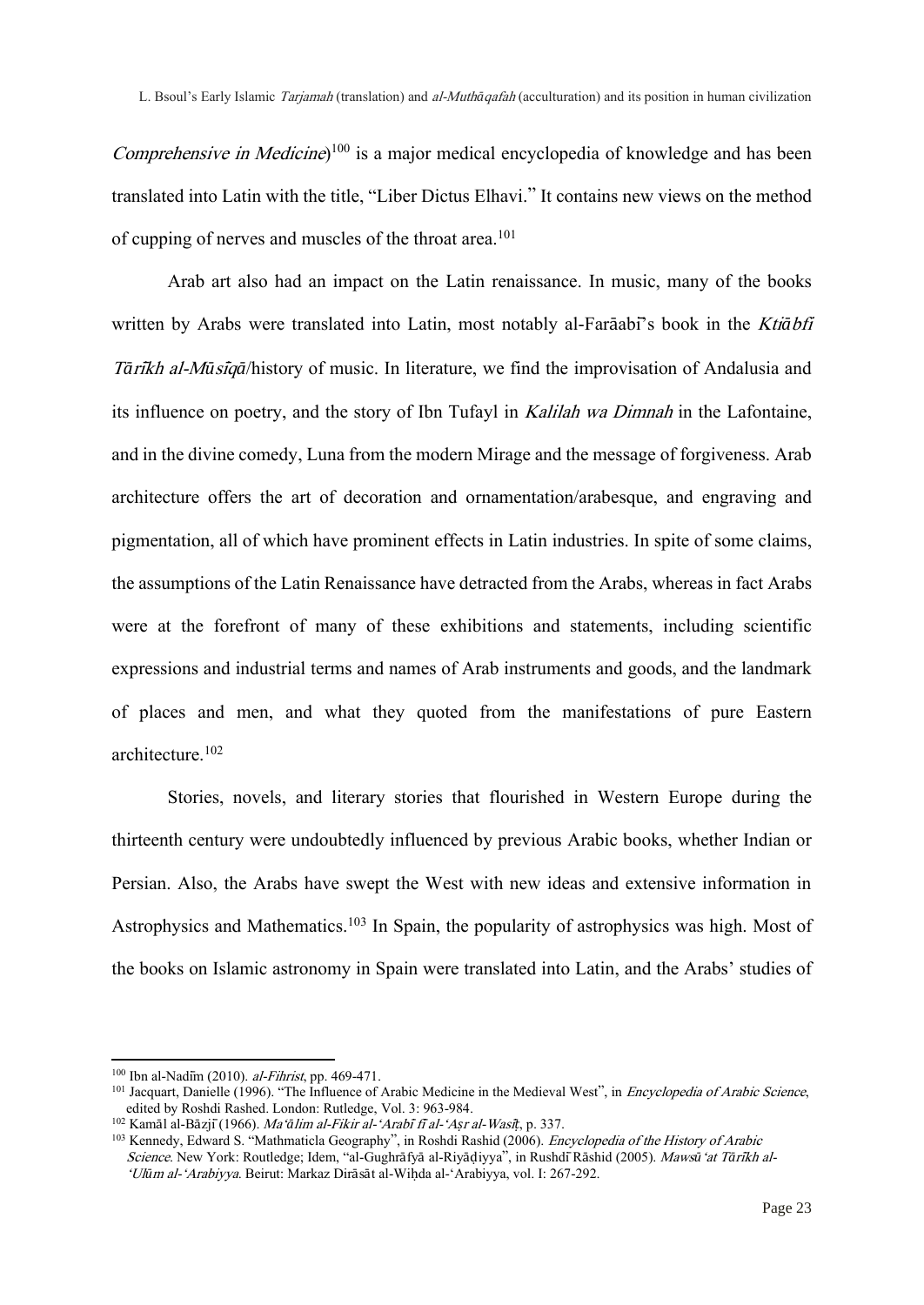stars gave us the foundations of spherical and tropical trigonometry. It is the Arabs who allowed trigonometry to progress as they did with algebra and analytical geometry.<sup>104</sup>

There are two important facts in regards to the translation movements by Arabs and Muslim scholars. First, Muslims were not only translators, but they were also innovators and creative with these materials, which they transferred from foreign languages; they interpreted and added their own explanations and examination to what they found were lacking, myth, or theoretical, which then became subject to the inductive approach and scientific experiments. Their attributions to older and classical foreign works in their comments added a great value to what was reached in the era of the Western renaissance. Second, Muslims played a major role in the service of world culture, as they saved these sciences from loss, having received these books in the dark ages and giving them life. Through their institutes, universities, and research, these studies reached Europe, translated from Arabic into Latin, mainly for the culture of modern Europe, and this is one of the most important reasons that led to the European Renaissance.

Originality is a common denominator among all civilizations.<sup>105</sup> The Arabs carried a torch of human thought for six centuries, during which Europe was engulfed in the darkness of ignorance. They began to love Greek thought, and then treated it with explanation and commentary. As they matured in knowledge, they were in the process of creating and developing, resuming the science of Greece as far as they were concerned. They worked with new subjects, tested their facts, laid down their foundations, devised bases for them, extracted their deficiencies, and created terminology and expressions. Then they made this intellectual

<sup>104</sup> See Alar, Andrea, "Ta'thi*̄*r al-Riy*āḍ*iy*ā*t al-'Arabiyya fi*̄*al-Gharb fi*̄*al-Qur*ū*n al-Wis*ṭā*", in RushdīRāshid (2005). Maws*ū*'at T*ā*ri*̄*kh al-'Ul*ū*m al-'Arabiyyai. Beirut: Markaz Dirāsāt al-Wiḥda al-'Arabiyya vol. II: 669-736; Jalāl Maḍhar (1969). Al-*Ḥ*a*ḍā*rah al-Islamiyya As*ā*s al-Taqadum al-'Ilmi*̄*al-*Ḥ*adi*̄*th, pp. 355-356; 'Abd al-Ḥalīm, Muntaṣir (1981). <sup>T</sup>*ā*ri*̄*kh al-'Ilm wa Dawr al-'Ulam*ā*' al-'Arab fi*̄*Taqadumuhu Cairo: Dār al-Ma'ārif, p. 65.

<sup>105</sup> Aqād, 'Abbās Maḥmūd (2002). Athar al-'Arab fi*̄*al-*Ḥ*a*ḍā*rah al-Ur*ū*biyyah, p. 28.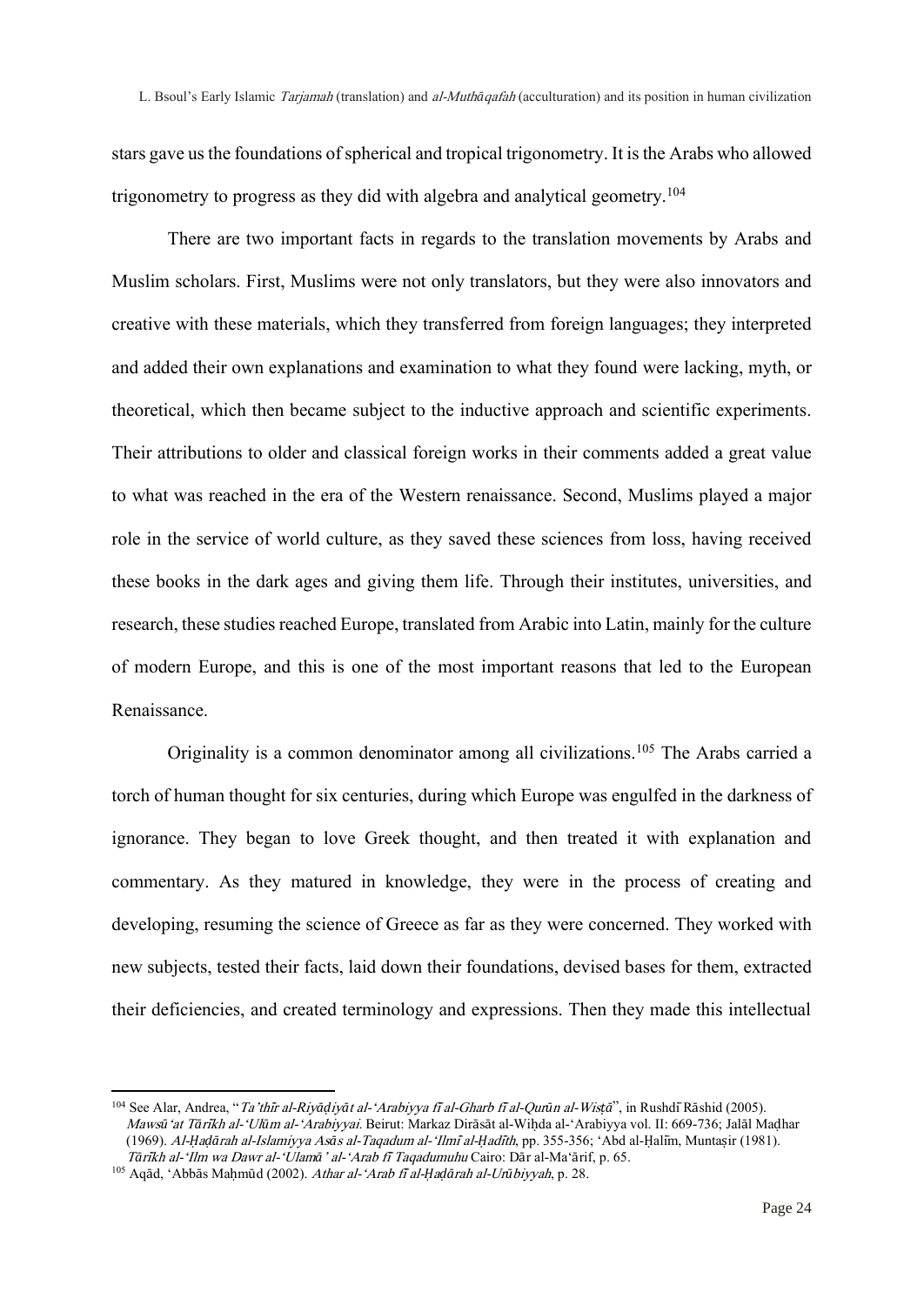heritage available for the young people who were interested in the advancement of the Latin people.<sup>106</sup>

The important aspect of the impact of these cultural encyclopedias in Europe does not depend on the amount of information reached and how much information was taken by the Arabs or taken by the Europeans, but it is important to remember that the Europeans took the torch of science from the hands of the Arabs after that they learned from this great light, which revealed the latest science. If the Arabs had not carried that torch east and west, it would have been difficult for the Europeans to offer a revolution again.<sup>107</sup>

The Arabs in the formation of scientific knowledge in Europe were walking side by side with their influence in the formation of theoretical science. It was the Arabs who made soap for the first time. They made sugar from reeds. Paper/al-k*ā*ghid was discovered by the Chinese, but it came to the West and was known to Europe only through the Arabs.<sup>108</sup> The paper industry began with flax in China and then moved to Samarkand in the second/eighth century after the Muslims conquered it in 94/713. The Muslim leader of Samarkand, Qutaybā ibn Muslim, took advantage of the Chinese prisoners in the development of the manufacture of paper and work on purification of impurities so that Samarkand, after a short period, became one of the most important centers of the paper/al-k*ā*ghid industry and spread the industry to the cities of Islamic countries, such as Baghdad. The paper/al-k*ā*ghid industry spread in Samarkandi and turned to Egypt and others to produce an alternative to the papyrus. Muslims made improvements to the Chinese paper/al-k*ā*ghid, purging it of the impurities that the Chinese used to put on mulberry leaves. The paper/al-k*ā*ghid spread in this new way in the country Transoxiana and then moved to Iraq, Syria, Egypt, North Africa, Andalusia, and the

l

<sup>106</sup> Kamāl al-Bāzjī(1966). Ma'*ā*lim al-Fikir al-'Arabi*̄*fi*̄*al-'A*ṣ*r al-Wasi*̄ṭ*, p. 337.

<sup>107</sup> Aqād, 'Abbās Maḥmūd (2002). Athar al-'Arab fi*̄*al-*Ḥ*a*ḍā*rah al-Ur*ū*biyyah, p. 28.

<sup>108</sup> Abd al-Raḥmān Badawī(1965). Dawr al-'Arab fi*̄*Takwi*̄*n al-Fikir al-'Ur*ū*bi*̄*, p. 37.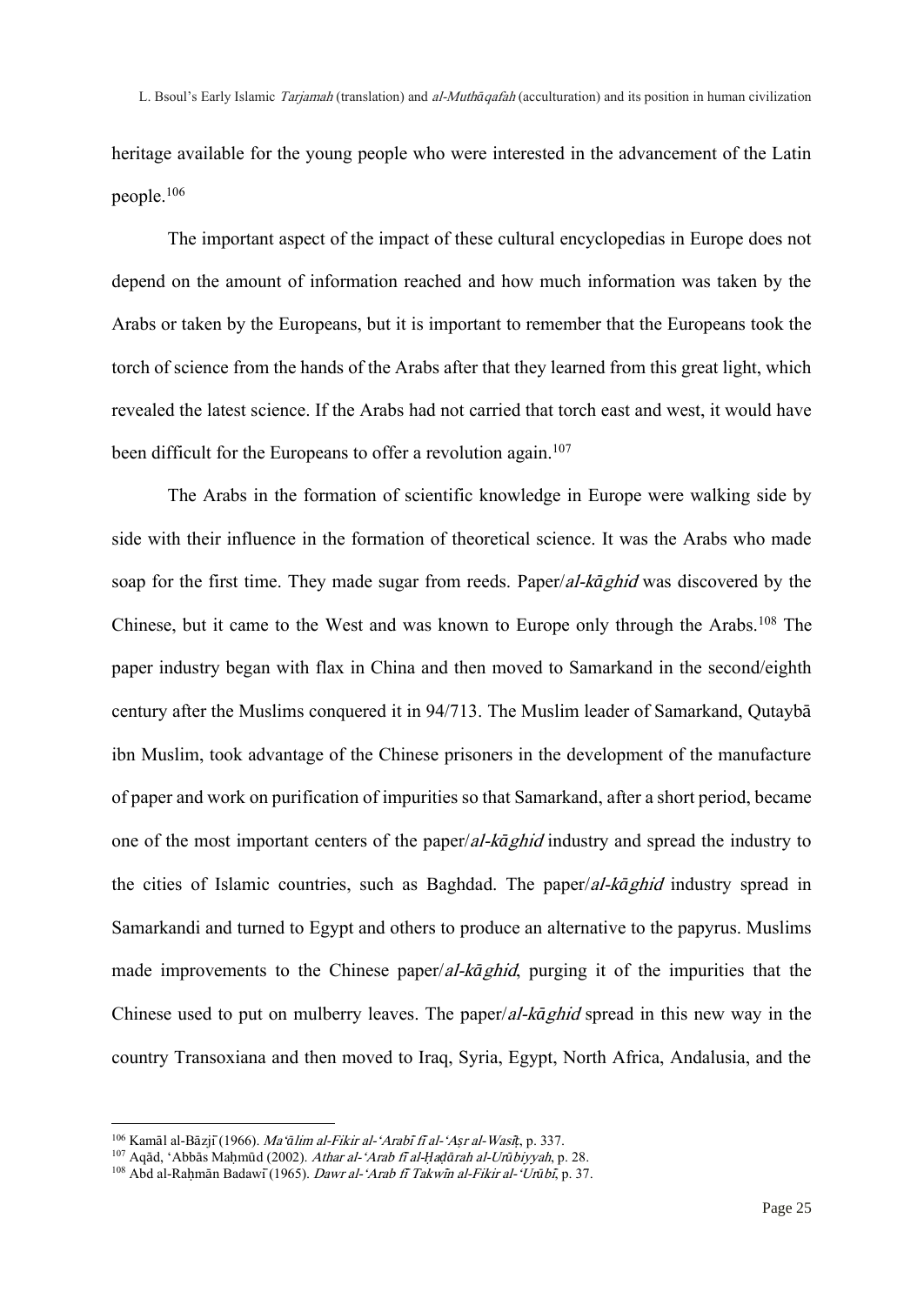east and west. However, Samarkand retained its first position in its production. Al- <sup>K</sup>*ā*ghid remained linked to the city of Samarkand as the papyrus was associated with Egypt.<sup>109</sup>

The paper industry was spread by Muslims worldwide. Without this industry, science would not have progressed, the codification movement would not have been active, and Europe would not have existed as it did from the middle of the eighth century to the fourteenth century. Paper mills emerged in Baghdad during the reign of Rashīd, moved to Damascus, Tripoli, Palestine, and Egypt, and then to Morocco, Sicily, and Andalusia until the West knew about this industry, which has continued to become one of the pillars of culture and spiritual life.<sup>110</sup>

Science brought the Greek elements to the Eastern elements and created a new compound or made the creation of this compound possible in the future. The Greek science could have been passed on by Latin Europe if Catholic Christianity had not been completely separated from Orthodox Christianity by a wall of fanaticism, mistrust, and hatred. Since this wall unfortunately existed, it was not possible to connect the former Greek science to the Latin future except through Arab science. From the point of view of human development in general, Arab-Islamic culture was of great importance, because it constituted the basic link between the Near East and the West, then between the Middle East and Asia, Buddhism. The cultural contacts between Christian Europe and the Arab-Islamic world remained limited and weak

<sup>&</sup>lt;sup>109</sup> Lyons, Jonathan (2012). *Islam through Western Eyes: From the Crusades to the War on Terrorismi*. Columbia University Press; Nasr, Seyyed Hosssein. Science and Civilization in Islam, second edition. Cambridge: Harvard University Press, 1987; Nazif, Hasan (2008). al-Hasan ibn al-Haytham: Buhuthuhu wa Kushfuhu al-Basariyya [al-Hasan ibn al-Haytham: His Research and his Optical Discoveries]. Beirut: Markaz Dirasat al-Wihda al-'Arabiyyal; Sarton, George (1988). Introduction to the History of Science, with recollections and reflections by Robert K. Merton, New Brunswick; Qāssim al-Samarā'ī(2001). 'Ilm al-Iktin*ā*h al-'Arabi*̄*al-Islami*̄*/Arab Islamic Paleography and Codicology. Riyadh: Markaz al-malik Fayṣal lil-Buūth wal-Dirāsāt, pp. 217-290; Gutas, Dimitri (1998). Greek Thought, Arabic Culture: The Greco-Arabic Translation Movement in Baghdad and Early Abbasid Society (2nd-4th/8th-10th centuries), p. 13.

<sup>110</sup> Jalāl Maḍhar (1969). Al-*Ḥ*a*ḍā*rah al-Islamiyya As*ā*s al-Taqadum al-'Ilmi*̄*al-*Ḥ*adi*̄*th, 231-232; QadrīḤāfiẓ Tūqān (1960). Maq*ā*m al-'Aqil 'and al-'Arab Cairo: Dār al-Ma'ārif, pp. 217-223; Muṣṭafā Maḥmūd Sulaimān (2008). T*ā*ri*̄*kh al-'Ul*ū*<sup>m</sup> wa al-Tichn*ū*l*ū*jy*ā*i. Cairo: al-Hay'a al-Maṣriya lil-Kitab, pp. 503-508; 'Abd al-'Alīm Khaḍir (1995). al-Muslim*ū*n wa Kit*ā*bat al-T*ā*ri*̄*kh: Dir*ā*sah fi*̄*al-Ta'*ṣ*i*̄*l al-Islami*̄*li-'ilm al-T*ā*ri*̄*kh. Herndon: al-Ma'had al-'Ālamīlil-Fikir al-Islāmī, pp. 174-186.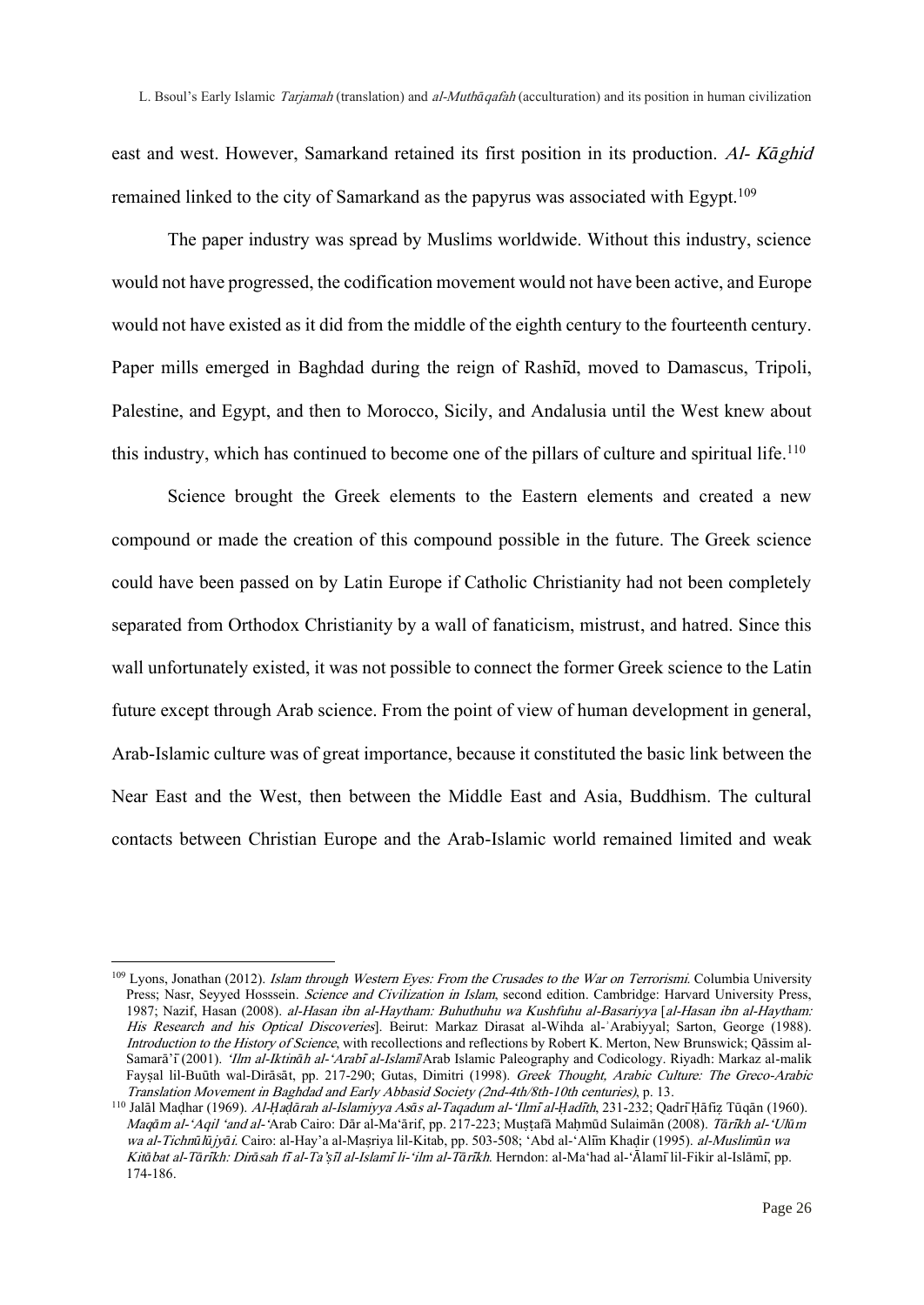until the eleventh century. But these contacts became stronger and clearer since the late century when Arab science began to move into Western Europe.<sup>111</sup>

Europe remained in this ignorance and chaos until the sun of Islamic science fell and its beam reached Europe from the centers of Arab culture spreading in Andalusia, especially Toledo and southern Italy, bounded by Sicily, and then from the Levant, where Westerners mixed with the Orientals because of the pilgrimage to Jerusalem.<sup>112</sup> Sicily was part of the Islamic world for nearly nine centuries, and its success and prosperity stood side by side with life in Andalusia and was one of the most important way in which the Islamic civilization reached Europe. Arabian arts and sciences flourished in the African country of Constantine, which was transferred to Sicily. The books of Muslims in wisdom, medicine, and science were founded on the island of Sicily, which was the center of Islamic medicine in Europe, such as shown by the traveler al-Sharif al-Idrisi.<sup>113</sup>

Al-Sharīf al-Idrīsī, Abū 'Abdullah Aḥmad ibn Muḥammad (d. 560/1165), was a Muslim scholar and a top geographer in history and one of the founders of the science of geography. He also wrote literature and poetry and of plants, and studied philosophy, medicine, and stars in Cordoba. His illustrations and maps were used throughout the European Renaissance. He sought to identify the patterns of rivers, lakes, and highlands, including information on major cities as well as state borders. Attributed to him is the epithet of the Arabs's Turbulon (referring to the great Greek geographer Turbulon). He was one of the most prominent students in mathematics; he invented geometry before ancient Archimedes. He toured the country and visited the Hijaz and Egypt, reaching the coasts of France and England,

<sup>111</sup> Sa'īd 'Abd al-Fatāḥ 'Āshūr (1975). *Ū*r*ū*b*ā* <sup>f</sup>i*̄*al-'U*ṣū*r al-Eis*ṭā*, Cairo: Maktabt al-Anjlū, vol. 1: 413-415.

<sup>&</sup>lt;sup>112</sup> Honke, Zagrid (1981). Allahs sonne uber dem abendland unser Arabisches erbe, translated into Arabic by Fārūq Bayḍūn and Kamāl Dasūqī, Shams al-'Arab Tas*Ṭ*a' 'al*ā* al-Gharb: Athar al-*Ḥ*ad}*ā*rah al-'Arabiyyah fi*̄*Ur*ū*b*ā*. Beirut: Dār al-Afāq, pp. 45-47.

<sup>113</sup> 'Azz al-Dīn Farrāj (1978). Fa*ẓ*l 'Ulam*ā*' alMuslimi*̄*n 'al*ā* al-*Ḥ*a*ḍā*rah al-Ur*ū*biyya. Cairo: Dār al-Fikir al-'Arabī, pp. 162- 163.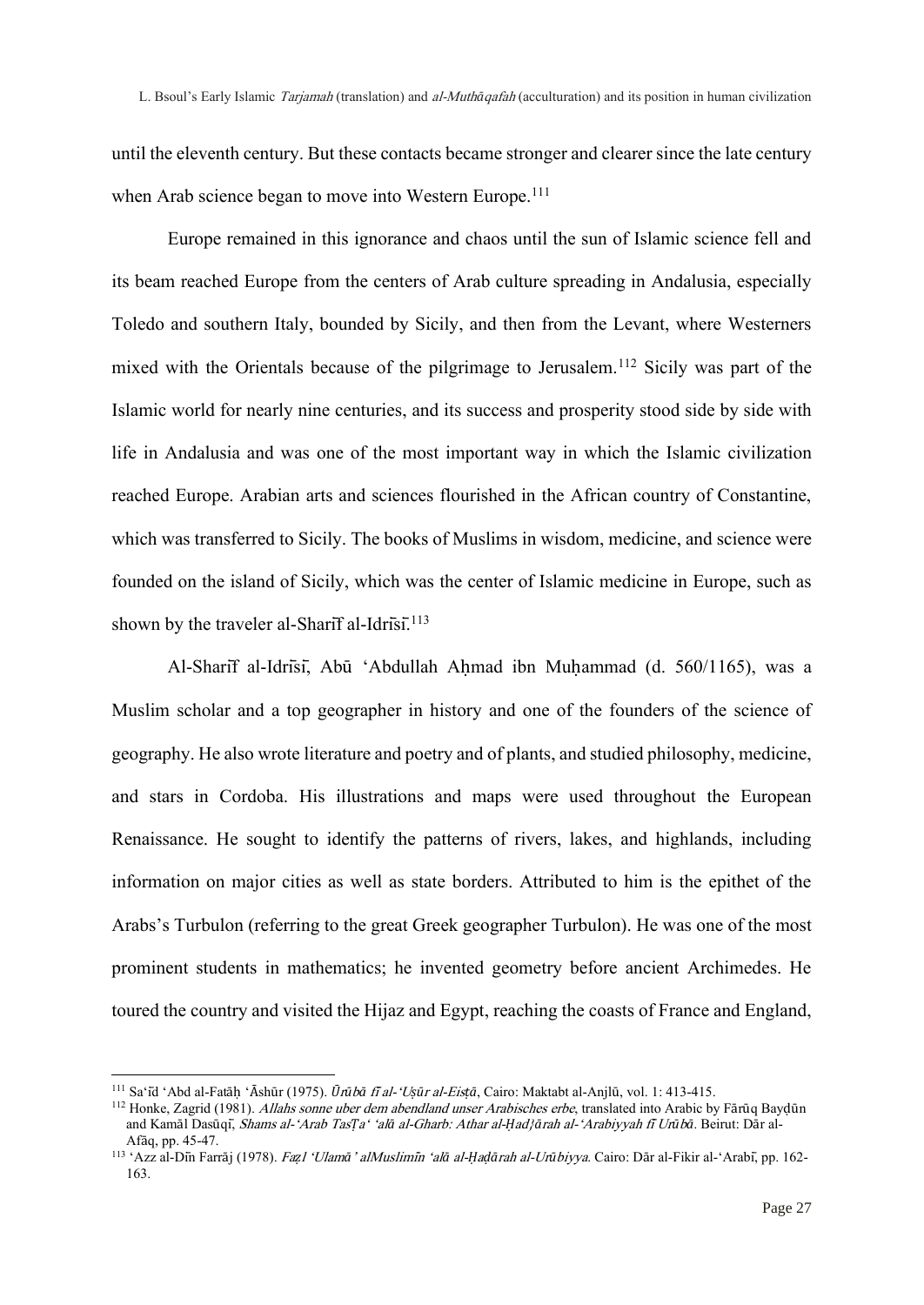and he traveled to Constantinople and the shores of Asia Minor. He lived for a while in Sicily and stayed there as a guest of the Norman King Roger II. He was keen to gain knowledge. Al-Sharīf al-Idrīsīexplained to Roger II the position of the Earth in space using the egg to represent the Earth; he likened the earth to the white-coated egg, just as the earth in the sky was surrounded by galaxies.<sup>114</sup> In Sicily, in 550/1155, he wrote his famous book entitled *Nuzhat al*-Musht*ā*q fi*̄*Ikhtir*ā*q al-'*Ā*f*ā*q. <sup>115</sup> It included regional and comprehensive geography of the Islamic world and Europe, and contained seventy maps. One of his most famous effects of his maps is his circular map of the world engraved on a pure silver circle. This idea came from King Roger II, who boasted of it as a result of his sponsorship of science and knowledge, and put it in his palace before the delegations. It weighed 400 lbs., more than 200 kg. Al-Sharīf al-Idrīsīcreated a map of the earth between latitudes 63 north and 16 south, an achievement that came to emphasize the spherical earth that al-Sharif al-Idrisi imagined.<sup>116</sup>

The influence of the Arabs in the West was great, until Europe became the city of Arabs with its civilization. We cannot realize the influence of the Arabs in Europe, but can imagine its situation before it was invaded by the Arab civilization in the Abbasid era. In particular, the scientific movement and the translation movement into Arabic helped to develop a great renaissance, while the spread of the language east and west led to the ease of intellectual communication and the spread of Islamic civilization. We find that the greatest scientific and philosophical activity witnessed by the whole world in the first half of the Middle Ages was in the Arab Islamic countries.<sup>117</sup>

<sup>114</sup> Stewart, Edward Kennedy. "al-Gughrāfyā al-Riyāḍiyya", in RushdīRāshid (2005). Maws*ū*'at T*ā*ri*̄*kh al-'Ul*ū*m al- 'Arabiyya. Beirut: Markaz Dirāsāt al-Wiḥda al-'Arabiyya, vol. 1: 286-289.

<sup>115</sup> al-Sharīf al-Idrīsī, Abū 'Abdullah Aḥmad ibn Muḥammad (d. 560/1165). Nuzhat al-Musht*ā*q fi*̄*Ikhtir*ā*q al-'*Ā*f*ā*q. Cairo: Maktabat al-Thaqāfah al-Dīniyya, 1980.

<sup>116</sup> Stewart, Edward Kennedy. "al-Gughrāfyā al-Riyāḍiyya", in RushdīRāshid (2005). Maws*ū*'at T*ā*ri*̄*kh al-'Ul*ū*m al- 'Arabiyya. Beirut: Markaz Dirāsāt al-Wiḥda al-'Arabiyya, vol. 1: 286-289; 'Umar Farūkh (1984). T*ā*ri*̄*kh al-'Ul*ū*m 'and al-'Arab, p. 208.

<sup>117</sup> Sa'īd 'Abd al-Fatāḥ 'Āshūr (1975). *Ū*r*ū*b*ā* <sup>f</sup>i*̄*al-'U*ṣū*r al-Eis*ṭā*, vol. 1: 149.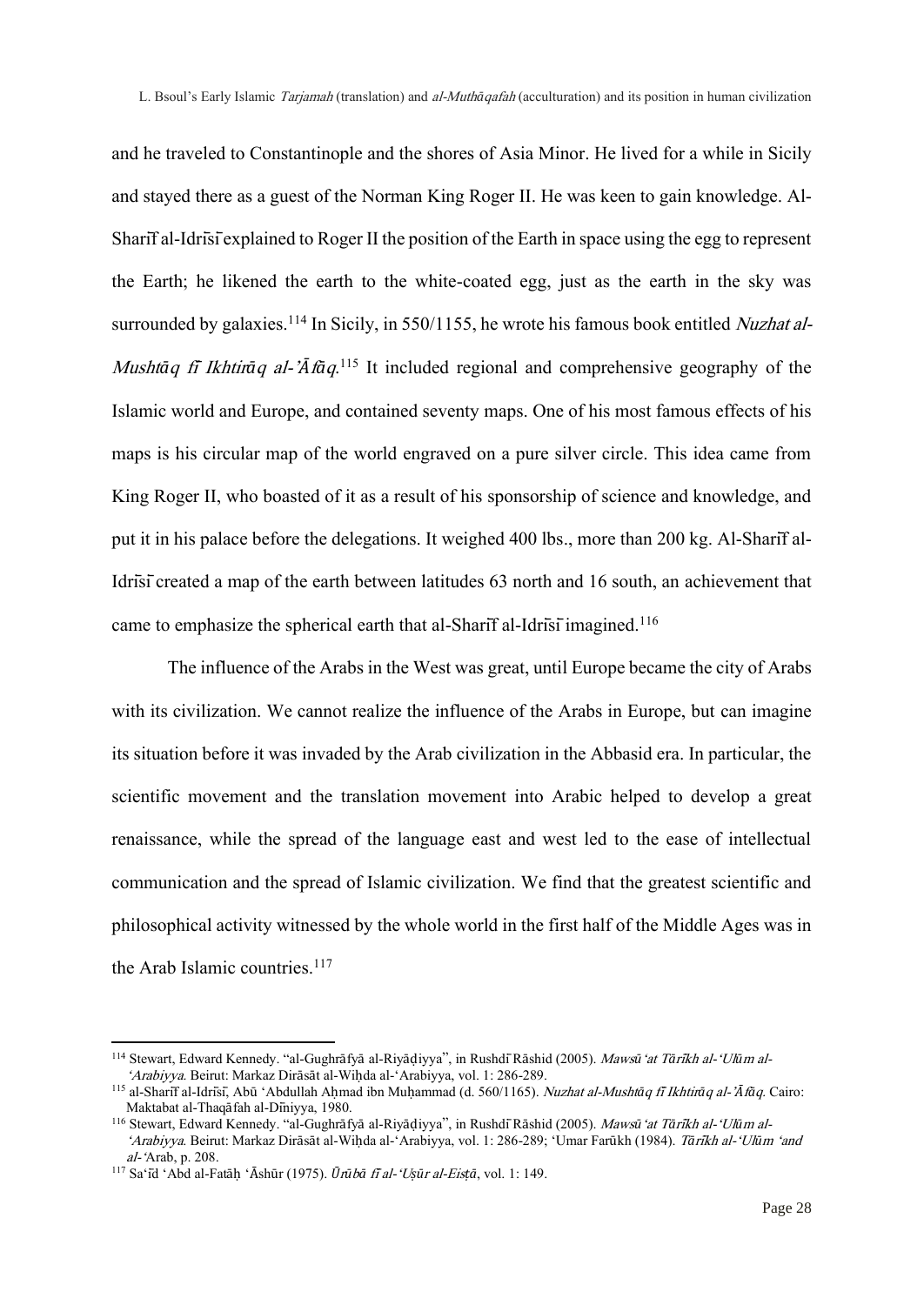## Conclusion

Although we live in the twenty-first century era of modernity with the Internet and globalization and with more understanding of knowledge and ignorance, the contradictions of life and its complexity, the fragmentation of the Arab personality and its intellectual references and cultural origins and other ideologies, and our memory of reports of knowledge in the Arab world in the past years, culture and manifestations are the only things that brings us together. If the policy has separated us, let us unite the culture, and then we recognize that translation still has a major role in the transfer of knowledge, culture, ideas, and circulation between nations and peoples. Without a doubt, translation has become a means of globalization, the transfer of knowledge, the dialogue of civilization, and the continuation of different cultures. However, duty and logic oblige us to be fully aware of this issue so that we are not fooled. We need to realize reason and logic and eliminate globalization, and guide it in proportion to our identity and our faith that has become threatened. All nations and peoples enjoy their own identity. We enjoy an Arab and Islamic identity that must be preserved. We are a nation proud of its ancient past, its championships and glories. We are also aware of the contention of the physical and cognitive space in various forms and types of cultures. There are those who seek the abuse of globalization and the media for special and politicized purposes that serve their policies and aspirations. Globalization has become a manifestation of "soft powers", "creative chaos", "hidden conflicts", cultural conspiracies, brainwashing, and directing. Some voices in the West themselves have warned of globalization and its dangers, and all these reasons oblige us to be conscious and involved in this vast space. Globalization is not just a recipient; intellectualization and translation are a manifestation of it, and it has never been unilaterally.

Translation as a cultural act reflects the awareness of elites that lead this act to its importance in the development of society and to push forward. The cultural and cognitive